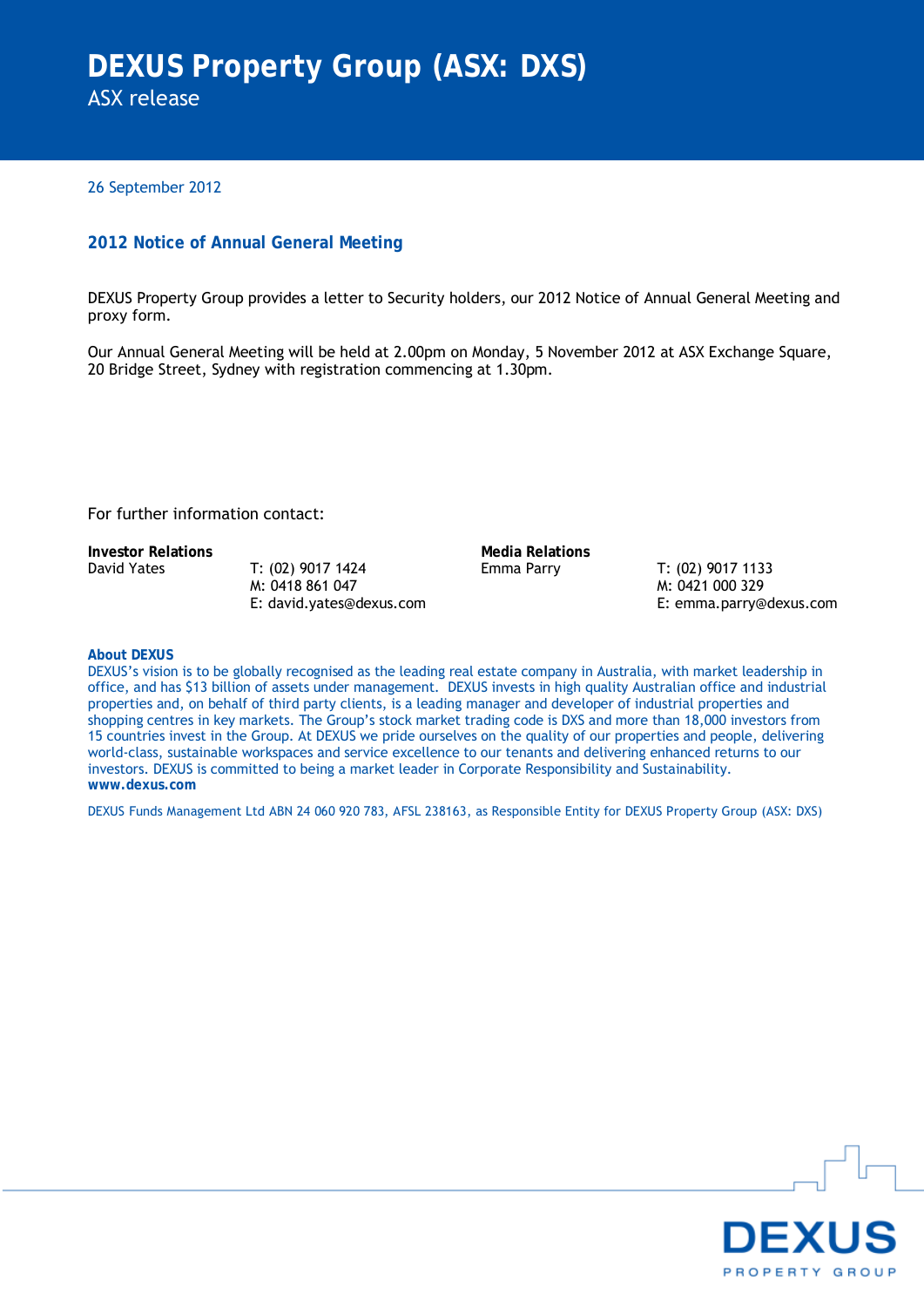

26 September 2012 **DEXUS Funds Management Limited**

ABN: 24 060 920 783 AFSL: 238163 Level 9, 343 George Street Sydney NSW 2000 PO Box R1822 Royal Exchange NSW 1225  $Tel: 0290171100$ Fax: 02 9017 1101

Dear Security holder

**DEXUS Property Group 2012 Annual General Meeting** 

On behalf of the Directors of DEXUS Funds Management Limited, as Responsible Entity of each of the four Trusts that comprise DEXUS Property Group (the Group), I am pleased to invite you to attend the 2012 Annual General Meeting (the 'meeting'). The meeting will be held on Monday 5 November 2012 at ASX Exchange Square, 20 Bridge Street, Sydney, with registration opening at 1.30pm and the meeting commencing at 2.00pm.

The purpose of the meeting is to:

- **Adopt the Remuneration Report**
- Approve new employee incentive plans<br>• Approve the grant of performance right
- Approve the grant of performance rights to the Executive Director under the Transitional Plan
- **EXECUTE:** Approve the appointment of Independent Directors

The full details of the resolutions proposed and the relevant background information are contained in the 2012 DEXUS Notice of Annual General Meeting accompanying this letter.

We are also pleased to provide our 2012 Annual Reporting suite which includes the Annual Review, Annual Report and Combined Financial Statements and these are enclosed for those Security holders who have elected to receive them.

The meeting provides an excellent opportunity to meet with the Directors of the Board of the Responsible Entity along with members of the Group's management team, and to hear an update on the Group's results and strategy.

If you are proposing to attend the meeting, please bring the enclosed personalised proxy form with you as the barcode will facilitate the registration process. If you are unable to attend the meeting, please use our investor login facility at [www.dexus.com/dxs](http://www.dexus.com/dxs) to submit your proxy vote on the resolutions or complete and return the proxy form in the enclosed reply paid envelope. The proxy form and/or your online vote must be received by the Registry no later than 2.00pm (Sydney time) on Saturday 3 November 2012.

If you require further information or have any questions, please contact the Registry on 1800 819 675 (within Australia) or +61 8280 7126 (outside Australia).

I look forward to your support for the resolutions and to seeing you at the meeting.

Yours sincerely

Chit Bem

**Chris Beare**  Chair DEXUS Funds Management Limited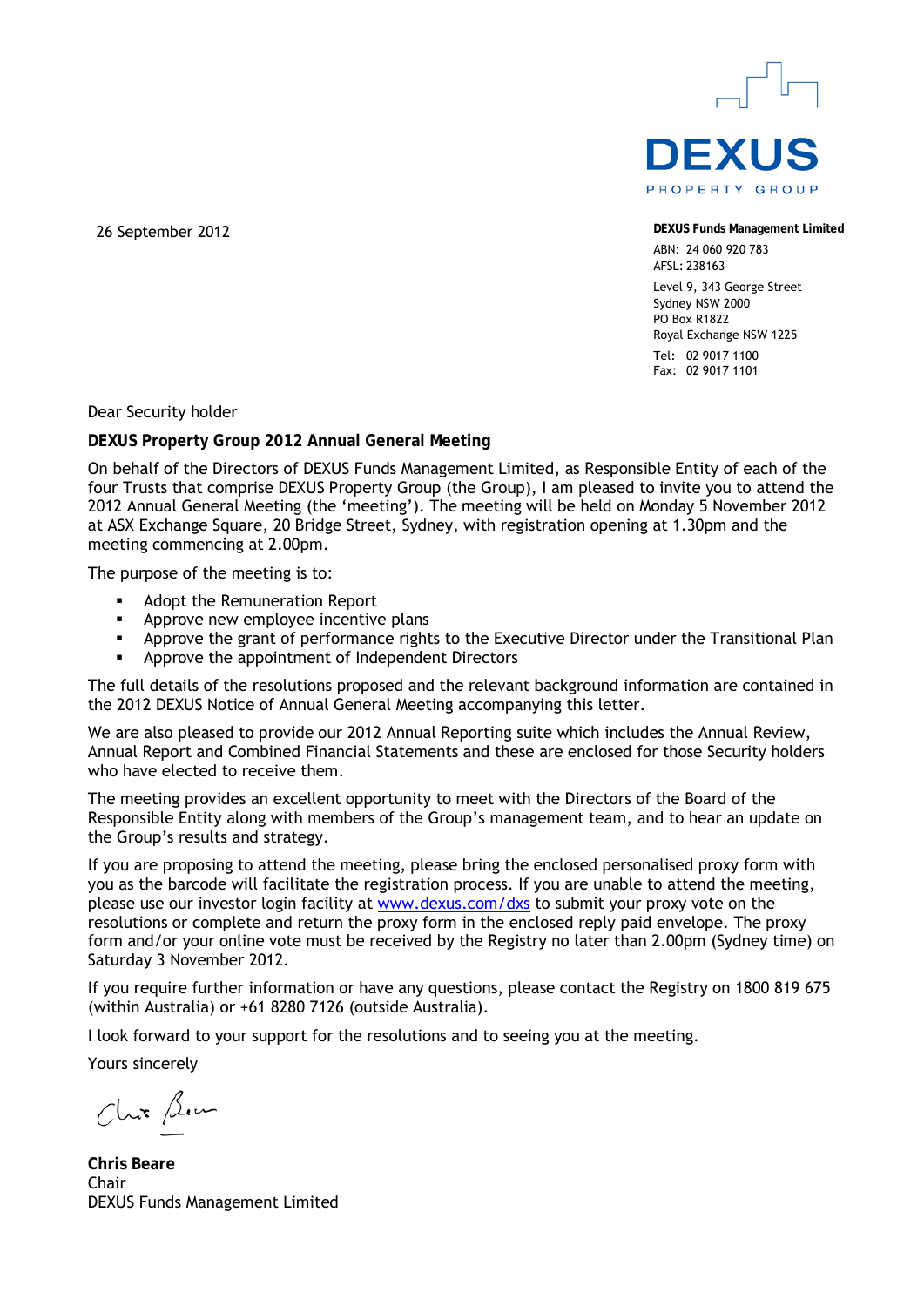# 2012 DEXUS NOTICE OF ANNUAL GENERAL MEETING

Notice is hereby given by DEXUS Funds Management Limited, as Responsible Entity of each of the four Trusts that comprise DEXUS Property Group, that the 2012 Annual General Meeting of Security holders will be held at:

**Place:** ASX Exchange Square, 20 Bridge Street, Sydney NSW 2000

**Date:** Monday, 5 November 2012

# **Time:** Registration – 1.30pm

Commencement – 2.00pm

In accordance with section 252S(1) of the *Corporations Act 2001* (Cth), DEXUS Funds Management Limited appoints Chris Beare to act as Chair.

# **Business of the meeting**

### **a. To present the Financial Statements:**

To present the Directors' Report, Financial Statements and Independent Auditor's Report for the financial year ended 30 June 2012.

# **b. Resolutions:**

# 1. Adoption of the Remuneration Report

To consider and if thought fit pass the following Resolution as an ordinary resolution:

"That the Remuneration Report for the financial year ended 30 June 2012 be adopted."

# 2. Spill Resolution

# **IMPORTANT NOTE: This Resolution will only be put to the meeting if more than 25% of votes validly cast on Resolution 1 are cast against that Resolution.**

To consider and if thought fit pass the following Resolution as an ordinary resolution:

"That:

- (a) a meeting of holders of DEXUS stapled securities be held within 90 days of this Annual General Meeting ("**Spill Meeting**"); and
- (b) all of DEXUS Funds Management Limited's directors who were directors when the resolution to make the 2012 Remuneration Report was passed, other than a managing director of the company who may, in accordance with the ASX Listing Rules, continue to hold office indefinitely without being re-elected to the office, cease to hold office immediately before the end of the Spill Meeting; and
- (c) resolutions to appoint persons to the offices that will be vacated immediately before the end of the Spill Meeting be put to the vote at the Spill Meeting."

# 3. Approval of new employee incentive plans

To consider and if thought fit pass the following Resolutions as ordinary resolutions:

3.1 Approval of DEXUS Transitional Performance Rights Plan "That approval is given for:

- (a) the establishment of a plan, to be called the DEXUS Transitional Performance Rights Plan ("**Transitional Plan**") for the provision of incentives to senior executives whom the Board of DEXUS Funds Management Limited determines to be eligible to participate in the Transitional Plan ("**participants**");
- (b) the grant of performance rights to participants, and the subsequent transfer or allocation of DEXUS stapled securities to, or in relation to, participants under the Transitional Plan; and
- (c) the provision of benefits to those participants under the Transitional Plan,

in accordance with the rules of the Transitional Plan, initialled by the Chair for the purposes of identification and described in the Explanatory Memorandum to the 2012 Notice of Annual General Meeting convening this meeting."

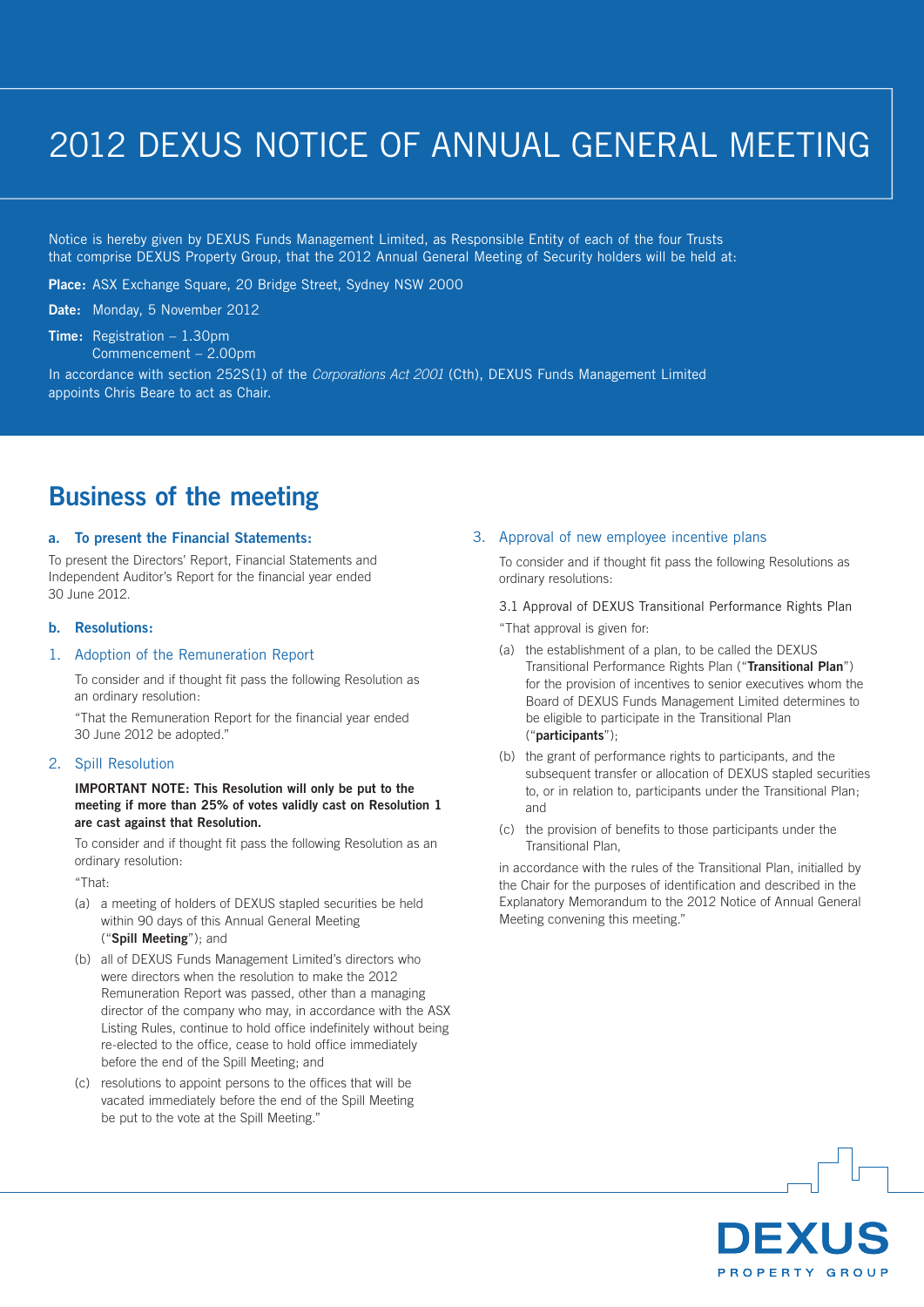3.2. Approval of DEXUS Short Term Incentive Performance Rights Plan and DEXUS Long Term Incentive Performance Rights Plan

"That approval is given for:

- (a) the establishment of a plan, to be called the DEXUS Short Term Incentive Performance Rights Plan ("**STI Rights Plan**") for the provision of incentives to employees whom the Board of DEXUS Funds Management Limited determines to be eligible to participate in the STI Rights Plan ("**participants**");
- (b) the establishment of a plan, to be called the DEXUS Long Term Incentive Performance Rights Plan ("**LTI Rights Plan**") for the provision of incentives to employees whom the Board of DEXUS Funds Management Limited determines to be eligible to participate in the LTI Rights Plan ("**participants**");
- (c) the grant of performance rights to participants, and the subsequent transfer or allocation of DEXUS stapled securities to, or in relation to, participants under the STI Rights Plan and the LTI Rights Plan; and
- (d) the provision of benefits to those participants under the STI Rights Plan and the LTI Rights Plan,

in accordance with the rules of the STI Rights Plan or LTI Rights Plan, as applicable, initialled by the Chair for the purposes of identification and described in the Explanatory Memorandum to the 2012 Notice of Annual General Meeting convening this meeting."

# 4. Grant of Performance rights to the Executive Director under the Transitional Plan

To consider and if thought fit pass the following Resolution as an ordinary resolution:

"That approval is given for:

- (a) the granting of 453,417 performance rights to Darren Steinberg under the Transitional Plan; and
- (b) the transfer or allocation of DEXUS stapled securities to Darren Steinberg upon vesting of the performance rights,

as described in the Explanatory Memorandum to the 2012 Notice of Annual General Meeting convening this meeting."

Information on each of the Resolutions is set out in the accompanying Explanatory Memorandum. You should also read the Procedural Notes which form part of this Notice of Meeting.

#### 5. Approval of Independent Directors

To consider and if thought fit pass the following Resolutions as ordinary resolutions:

5.1 Approval of an Independent Director – Richard Sheppard "That the initial appointment of Richard Sheppard as a Director of DEXUS Funds Management Limited be ratified."

5.2 Approval of an Independent Director – Chris Beare "That the continuing appointment of Chris Beare as a Director of DEXUS Funds Management Limited be ratified."

5.3 Approval of an Independent Director – John Conde "That the continuing appointment of John Conde as a Director of DEXUS Funds Management Limited be ratified."

5.4 Approval of an Independent Director – Peter St George "That the continuing appointment of Peter St George as a Director of DEXUS Funds Management Limited be ratified."

By Order of the Board

John Easy General Counsel and Company Secretary DEXUS Funds Management Limited 26 September 2012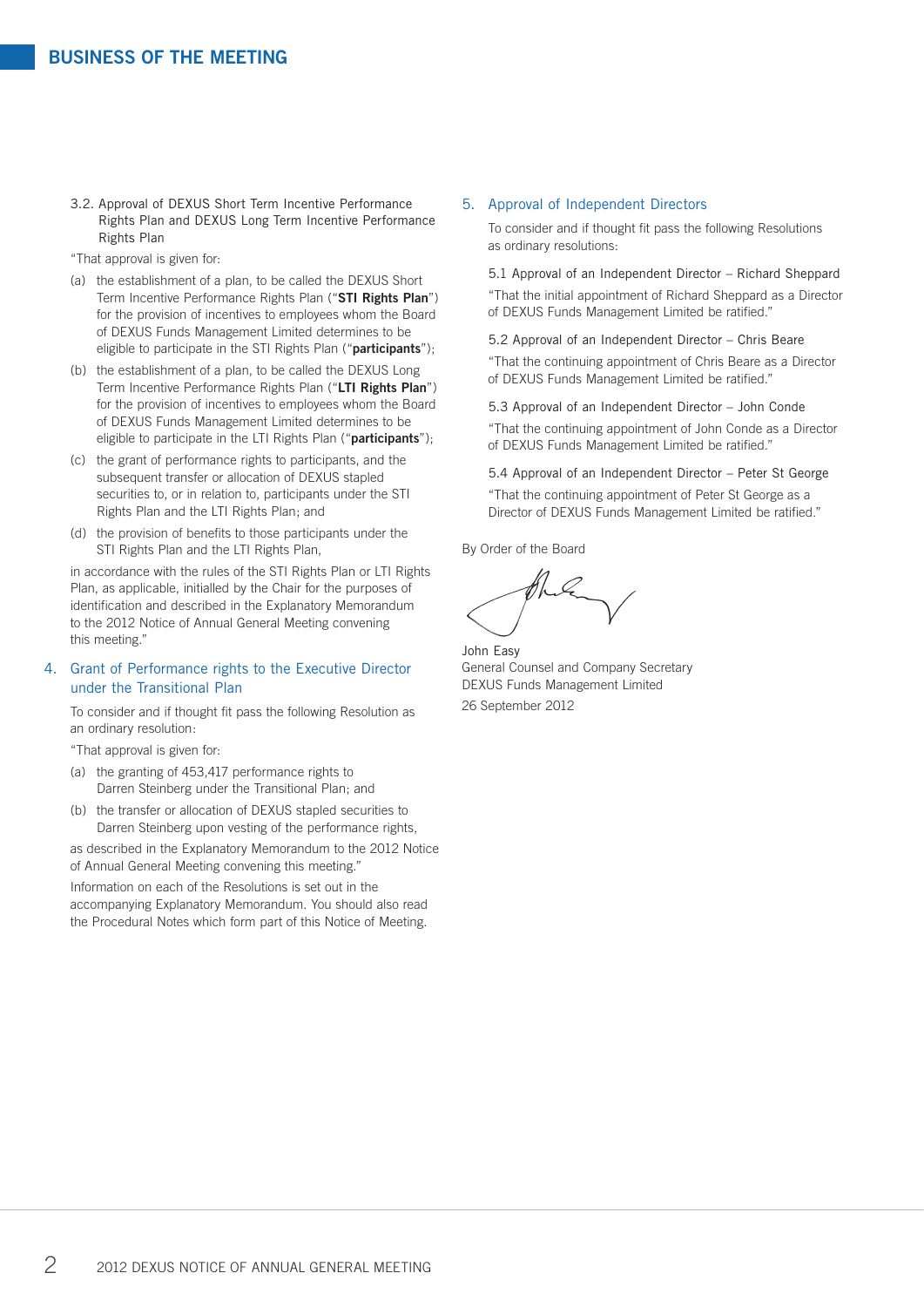# **PROCEDURAL NOTES**

DEXUS Property Group is the collective name of the four Trusts, and one unit in each of the Trusts together comprise one Security. As each Trust is a separate entity each is required to conduct a separate meeting.

Chris Beare, as Chair of the meetings, has determined that because the Resolutions to be proposed at each of the four meetings and the persons eligible to vote on the Resolutions are the same, each of the four meetings will be conducted concurrently so that, from an administrative and attendee point of view, the conduct of the meetings will be as if they were one single meeting.

### Quorum

The quorum necessary for this Annual General Meeting is 20 Security holders present in person or by proxy. If a quorum is not present within 30 minutes after the scheduled time for the meeting, the meeting will be adjourned as the Chair directs.

#### Voting in person

If you wish to vote in person, you should attend the Annual General Meeting on Monday, 5 November 2012. Registration commences at 1.30pm with the meeting to commence at 2.00pm at ASX Exchange Square, 20 Bridge Street, Sydney NSW 2000.

A corporation that is a Security holder may appoint a person to act as its representative and so vote at the meeting. The appointment must comply with section 253B of the Corporations Act. The representative should bring to the meeting evidence of his or her appointment including any authority under which it is signed and a "Certificate of Appointment of Corporate Representative". A form of the certificate may be obtained from the Group's Security Registry.

If your Securities are jointly held, only one of the joint holders is entitled to vote. If both joint holders are present at the meeting, only the vote of the person named first in the register counts.

# Voting by proxy

If you are unable to attend the meeting in person you may appoint a proxy to attend the meeting in your place. The proxy does not need to be a Security holder. If you are entitled to cast two or more votes then you may appoint two proxies and may specify the proportion or number of votes each proxy is appointed to exercise. If no proportion or number is specified, each proxy may exercise half of your votes.

To appoint a proxy please complete the accompanying Proxy Form and return it to the Security Registry, Link Market Services Limited, to be received by them by 2.00pm Saturday, 3 November 2012 in accordance with the instructions set out on the Proxy Form.

Instructions for completing your Proxy Form are outlined on the form and you may return your Proxy Form by:

- $\blacksquare$  lodging it online at linkmarketservices.com.au in accordance with the instructions provided on the website;
- n posting it in the reply paid envelope provided to DEXUS Property Group C/- Security Registry Link Market Services Limited, Locked Bag A14 Sydney South NSW 1235;
- hand delivering it to Link Market Services Limited, 1A Homebush Bay Drive, Rhodes NSW 2138 or Level 12, 680 George Street, Sydney NSW 2000 or
- faxing it to  $+61$  2 9287 0309.

You will need your Holder Identification Number (HIN) or Security Reference Number (SRN) to lodge your Proxy Form online.

In the case of joint holders the Proxy Form may be signed by any one holder. You must lodge your valid Proxy Form at least 48 hours prior to the time notified for the meeting.

# Voting entitlement

Subject to the following, all Security holders appearing on the register of Securities of DEXUS Property Group as at 2.00pm (EST) on Saturday, 3 November 2012 will be entitled to attend and vote at the meeting.

### Majority required

All Resolutions are ordinary resolutions. Each will be passed if at least 50% of the votes cast by Security holders entitled to vote on the Resolution are cast in favour of the Resolution.

### Poll

Resolutions 1 and 2 (if put to the meeting) will be decided on a poll. A poll may be demanded for any of Resolutions 3.1, 3.2, 4, 5.1, 5.2, 5.3 and 5.4, in accordance with the Corporations Act. On a poll, each Security holder has one vote for each whole \$1.00 of Security value (Security value is measured by reference to the last sale price for Securities on the ASX on the last day of trading immediately prior to the meeting being 2 November 2012).

# Voting Exclusion Statement

In accordance with section 253E of the Corporations Act, the Responsible Entity and its associates are not entitled to vote their interest on any Resolution if they have an interest in the Resolution other than as a member.

Certain persons are not entitled to vote on Resolutions 1, 2, 3.1, 3.2 or 4. Refer to Sections 1, 2, 3 and 4 of the Explanatory Memorandum for further information.

# How the Chair will vote undirected proxies

In accordance with the instructions on your Proxy Form, if the Chair is your proxy and you do not direct the Chair how to vote, you will be taken to have directed the Chair to vote in favour of Resolutions 1, 2, 3.1, 3.2 and 4 notwithstanding that those resolutions are connected with the remuneration of a member of DEXUS's key management personnel, details of whose remuneration are included in the Remuneration Report ("**KMP**"). The Chair intends to vote undirected proxies in favour of all other Resolutions. DEXUS Property Group asks all Security holders who submit proxies to direct their proxy how to vote on each Resolution.

### **Enquiries**

If you have any questions about the Resolutions, attending the Annual General Meeting, how to vote on the Resolutions or completing Proxy Forms, please contact the DEXUS Infoline on 1800 819 675 or outside Australia on +61 2 9287 7126 Monday to Friday between 8.30am and 5.30pm (EST) or consult your financial or other professional advisor.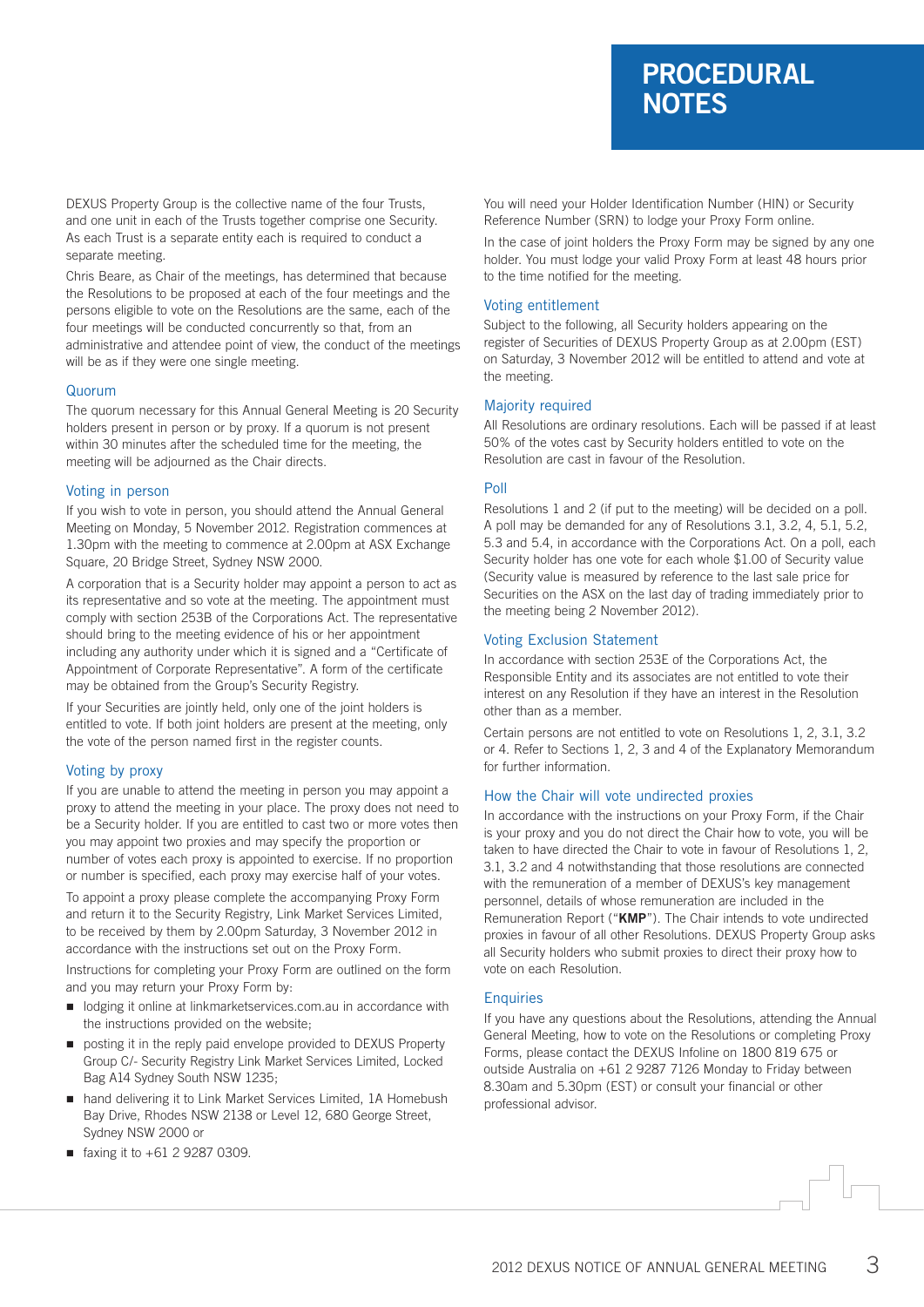# Introduction

This Explanatory Memorandum is intended to provide Security holders with information to assess the merits of the Resolutions contained in the accompanying Notice of Meeting.

Defined terms have the meaning attributed to them in the glossary. All monetary amounts (unless otherwise stated) are expressed in Australian dollars.

# **1 Adoption of the Remuneration Report**

The purpose of Resolution 1 is to adopt the Remuneration Report for the financial year ended 30 June 2012. The Remuneration Report is contained in section 3 of the Directors' Report for the financial year ended 30 June 2012 commencing on page 4 of DEXUS Property Group's 2012 Annual Report. Under the Corporations Act, a listed company is required at its Annual General Meeting to put a vote to its share holders to approve its Remuneration Report. Consistent with its corporate governance framework, the Board of DXFM has determined that DEXUS Property Group will be subject to this obligation even though it is a listed stapled group comprising real estate investment trusts. The vote on Resolution 1 is advisory only and does not bind the Directors or DXFM. However, if more than 25% of votes validly cast on Resolution 1 are cast against the adoption of the Remuneration Report then Resolution 2 will be put to the Meeting. See the explanation of Resolution 2 below.

During the meeting there will be an opportunity for Security holders to comment upon, and ask questions about, the Remuneration Report. Resolution 1 will be decided by poll. Resolution 1 must be decided by at least 50% of the votes cast at the Meeting by Security holders entitled to vote on the Resolution. The Board unanimously recommends that Security holders adopt the Remuneration Report.

# Voting Exclusions

Consistent with DEXUS's corporate governance framework, a vote must not be cast (in any capacity) on Resolution 1 by or on behalf of a member of DEXUS's KMP and their closely related parties.

However, a vote may be cast on Resolution 1 by a KMP if:

- (a) the vote is cast as a proxy and the proxy appointment is in writing and specifies how the proxy is to vote on Resolution 1; and
- (b) the vote is not cast on behalf of a KMP or a closely related party of a KMP.

In accordance with the instructions on the Proxy Form, if the Chair is your proxy and you do not direct the Chair on how to vote in respect of Resolution 1, you will be taken to have directed the Chair to vote in favour of Resolution 1.

# **2 Spill Resolution**

**IMPORTANT NOTE: In accordance with the requirements of the Corporations Act, this resolution will only be put to the meeting if more than 25% of votes validly cast are cast against the adoption of the Remuneration Report (Resolution 1).**

The Corporations Act requires that if more than 25% of votes are cast against the adoption of the Remuneration Report at two consecutive Annual General Meetings, then a resolution must be put to Security holders at the second Annual General Meeting substantially in the form of Resolution 2.

At the Annual General Meeting held last year more than 25% of the votes validly cast were against the adoption of the Remuneration Report presented at that meeting. Accordingly, if at this AGM more than 25% of votes validly cast are against the adoption of the Remuneration Report, then Resolution 2 will be put to the meeting.

If this Resolution is put to the Meeting and is passed, then:

- (a) a meeting of Security holders will be held within 90 days of this AGM ("**Spill Meeting**");
- (b) all of the current members of the Board other than Darren Steinberg (or any replacement executive director who may, in accordance with the ASX Listing Rules, continue to hold office indefinitely without being re-elected) will vacate their offices immediately before the end of the Spill Meeting; and
- (c) at the Spill Meeting, resolutions will be voted on to elect individuals to the vacated offices.

If all of the current Directors (other than Darren Steinberg or any replacement executive director who may, in accordance with the ASX Listing Rules, continue to hold office indefinitely without being re-elected) cease to be Directors prior to the Spill Meeting, the meeting need not be held.

### Voting Exclusions

Consistent with DEXUS's corporate governance framework, a vote must not be cast (in any capacity) on Resolution 2 by or on behalf of any of DEXUS's KMP and their closely related parties.

However, a vote may be cast on Resolution 2 by a KMP if:

- (a) the vote is cast as a proxy and the proxy appointment is in writing that specifies how the proxy is to vote on Resolution 2; and
- (b) the vote is not cast on behalf of a KMP or a closely related party of a KMP.

In accordance with the instructions on your Proxy Form, if the Chair is your proxy and you do not direct the Chair how to vote in respect of Resolution 2, you will be taken to have directed the Chair to vote in favour of Resolution 2.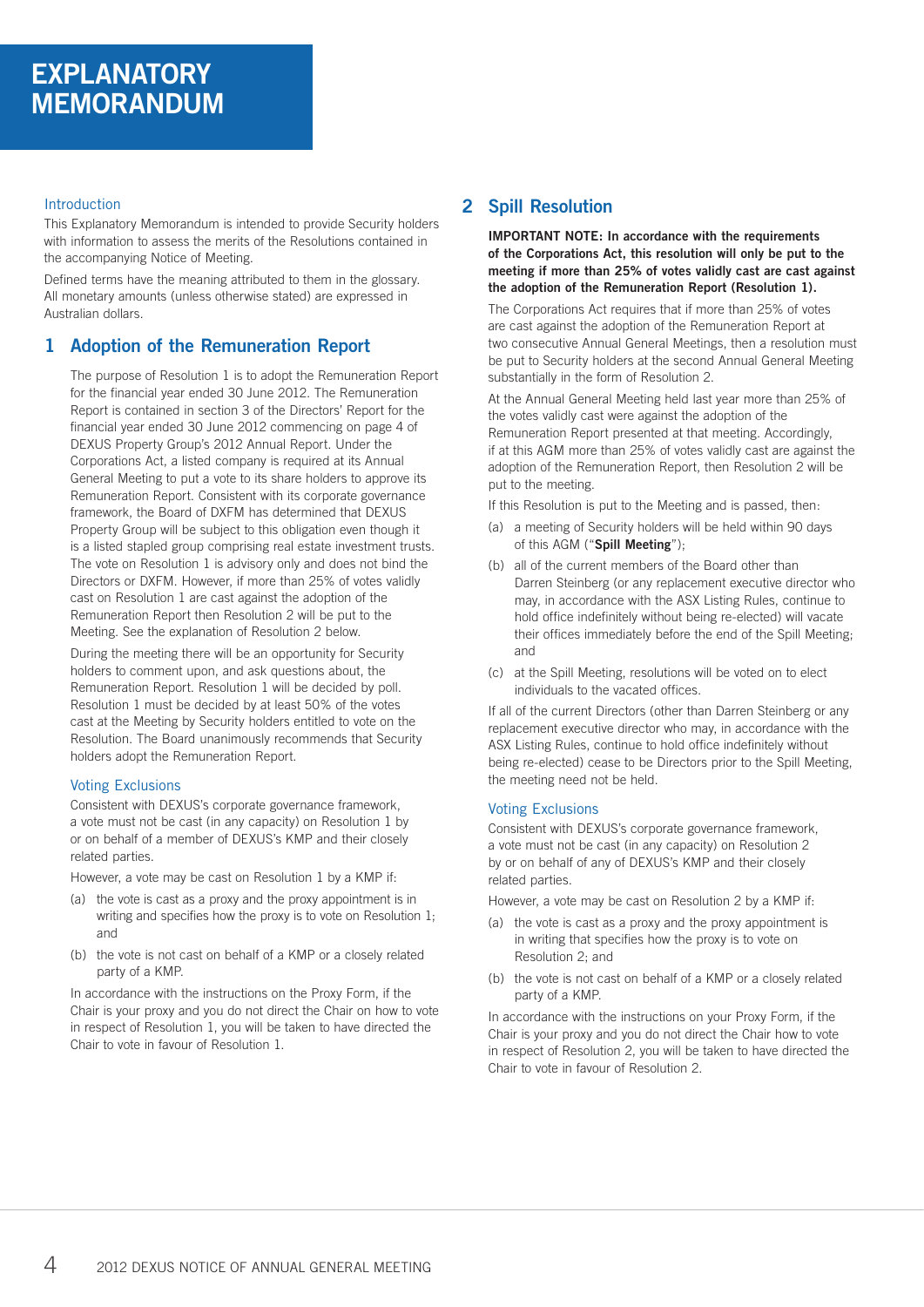# **3 Approval of the new employee incentive plans**

Resolutions 3.1 and 3.2 seek Security holder approval for three new employee incentive plans to be called:

- (a) the DEXUS Transitional Performance Rights Plan ("**Transitional Plan**");
- (b) the DEXUS Short Term Incentive Performance Rights Plan ("**STI Rights Plan**"); and
- (c) the DEXUS Long Term Incentive Performance Rights Plan ("**LTI Rights Plan**"),

(together the "**Plans**" and each a "**Plan**").

Resolution 3.1 seeks approval of the Transitional Plan. If Resolution 3.1 is approved, DEXUS proposes to make a one-off grant under the Transitional Plan in 2012, on the terms described in Section C. It is not proposed that any further grants will be made under the Transitional Plan and from 2013 onwards it will be replaced by the STI Rights Plan and LTI Rights Plan.

Resolution 3.2 seeks approval of the STI Rights Plan and LTI Rights Plan. If Resolution 3.2 is approved, DEXUS proposes to make grants under the STI Rights Plan from 2013 onwards. The 2013 grants are proposed to be made on the terms described in Sections D and E.

# A Background

Following a vote against the adoption of the 2011 Remuneration Report, we have made significant changes to the executive remuneration arrangements effective from 1 July 2012.

These changes resulted from extensive consultations with and feedback obtained from Security holders, proxy advisors and remuneration advisors following last year's AGM. The Chair of the Board met personally with 14 of our institutional Security holders during March and April of this year.

The Group has undertaken a significant restructure of the executive incentive plans so that they are more transparent, better understood and, most importantly, offer closer alignment of reward outcomes to Security holder interests. This has involved the explicit inclusion of Security holder return performance hurdles within the LTI Rights Plan.

As previously announced by the Group, several key changes have been approved by the Board in respect of executive incentive plans. These changes include:

 $\blacksquare$  Winding up of DDPP – As a result of the review, the Board concluded that the DEXUS Deferred Performance Payment awards ("**DDPP**") should be wound up and replaced with incentive plans which offer greater alignment to Security holder interests. The DDPP will be replaced from 1 July 2012 and no new DDPP awards will be made with respect to performance after that date. The Board has also foreshadowed that it intends to exercise its discretion not to apply the DDPP outperformance multiplier on awards already granted but not yet vested (for 2010, 2011 and 2012).

- $\blacksquare$  New STI and LTI Rights Plans A new short term incentive plan, a component of which will be the STI Rights Plan, and a new long term incentive plan, in the form of the LTI Rights Plan will be adopted. It is proposed that the STI Rights Plan and the LTI Rights Plan will commence operation in 2013 with first grants in August 2013.
- $\blacksquare$  Transitional Plan For the 2012 financial year the Chief Executive Officer and direct reports to the Chief Executive Officer ("**Key Executives**") have agreed to accept that portion of their remuneration which they would have previously received as a cash payment under the DDPP awards in the form of performance rights under the Transitional Plan (which is on the same terms as the STI Rights Plan). The Transitional Plan will only be offered to these Key Executives and only in 2012 following which the Transitional Plan will become a legacy plan. Executives other than the Key Executives continued to receive performance pay in accordance with the DDPP for the 2012 financial year.

For more detailed information in relation to the new executive remuneration arrangements please see the Remuneration Report in the DEXUS Property Group 2012 combined financial statements released to the ASX on 16 August 2012.

# B Rules of the Plans

A summary of the principal terms of the rules of each of the Plans are set out in Annexure A to this Notice of Meeting. The rules of each of the Plans are identical other than in respect of the minimum holding period as described in item 7 of Annexure A. The rules of each of the Plans provide for flexibility as to the terms on which performance rights are offered and while the rules are identical the proposed terms of the performance rights to be granted under the Plans are different. A grant of performance rights under any of the Plans is subject to both the rules of the Plan and the terms of the specific invitation made to the participant. The proposed terms of the performance rights to be granted under each of the Plans are described in Sections C, D and E.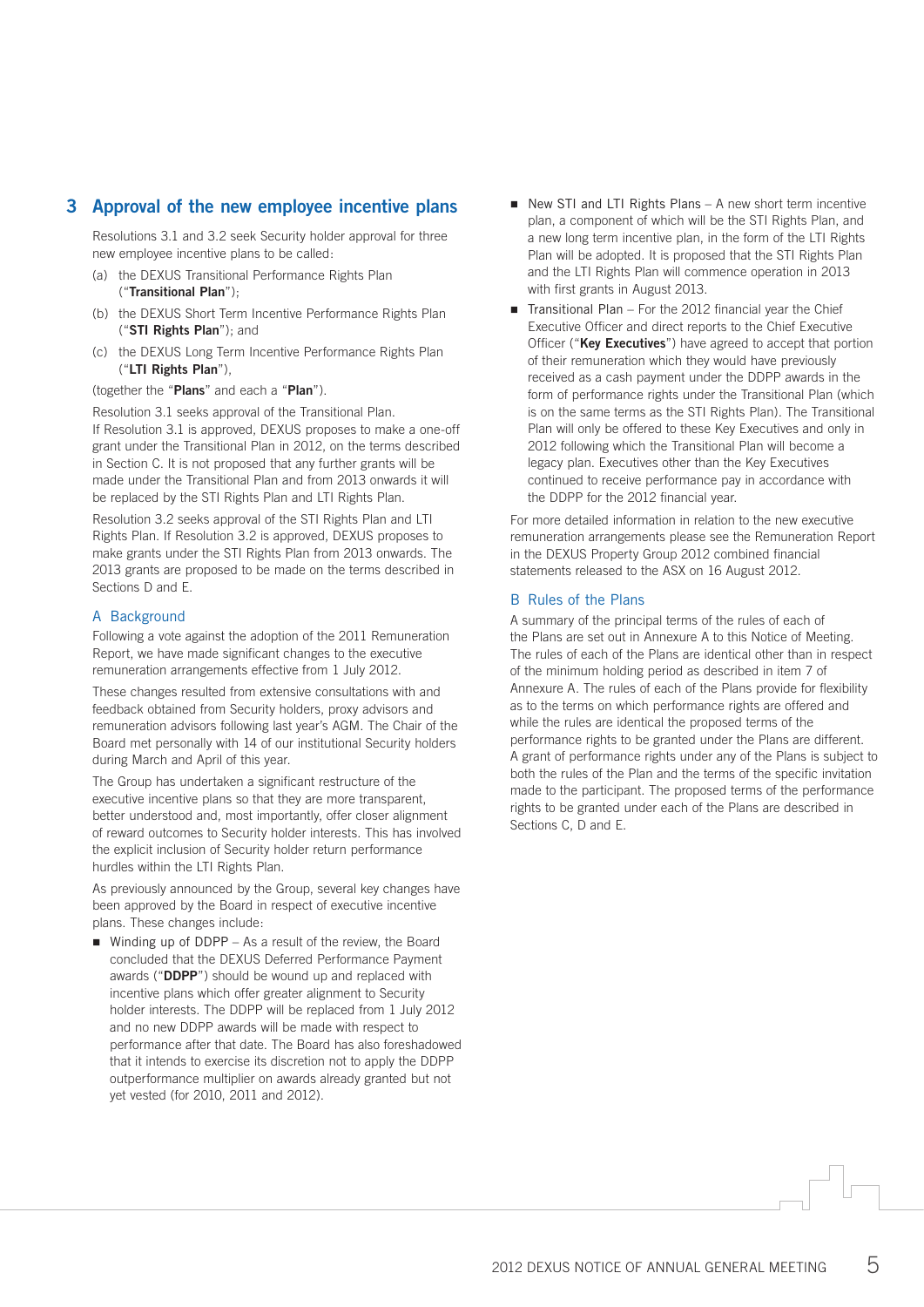# C 2012 Offers under the Transitional Plan

It is proposed that a one-off grant of performance rights will be made under the Transitional Plan in 2012. The following is a summary of the key terms of the proposed 2012 grant. It is not proposed that there will be any further grants under the Transitional Plan.

| Participants                           | Key Executives (being direct reports to the CEO)                                                                                                                                                                                                                                                                                                                                                                                                                                                                                                                                                                                                                                                                                                                                                                                                                         |
|----------------------------------------|--------------------------------------------------------------------------------------------------------------------------------------------------------------------------------------------------------------------------------------------------------------------------------------------------------------------------------------------------------------------------------------------------------------------------------------------------------------------------------------------------------------------------------------------------------------------------------------------------------------------------------------------------------------------------------------------------------------------------------------------------------------------------------------------------------------------------------------------------------------------------|
| Purpose                                | A one-off grant of performance rights as the Group moves towards full adoption of the new remuneration framework<br>on 1 July 2013. Performance rights granted under the Transitional Plan will represent rights to acquire Securities for<br>no payment subject to service and clawback provisions.                                                                                                                                                                                                                                                                                                                                                                                                                                                                                                                                                                     |
|                                        | The participants would normally have been eligible in 2012 to receive a cash payment under a DDPP award with full<br>benefits available under the terms of that award. However, participants have voluntarily adopted important elements<br>of the new remuneration framework by forgoing a DDPP award and accepting the early adoption of direct equity<br>ownership and deferral offered under the Transitional Plan.                                                                                                                                                                                                                                                                                                                                                                                                                                                  |
| Allocation of<br>Performance<br>Rights | Based on performance assessed against agreed 2012 key performance indicators ("KPIs"), the Nomination,<br>Remuneration & Governance Committee has recommended to the Board a remuneration outcome for each participant<br>expressed as a dollar value.                                                                                                                                                                                                                                                                                                                                                                                                                                                                                                                                                                                                                   |
|                                        | The dollar value will be the equivalent of what the participant would have received under the DDPP and existing target<br>remuneration mix.                                                                                                                                                                                                                                                                                                                                                                                                                                                                                                                                                                                                                                                                                                                              |
|                                        | If the Transitional Plan is approved by Security holders, the dollar value will be converted into performance rights using<br>the volume weighted average price ("VWAP") of Securities for the period 10 days either side of 30 June 2012.                                                                                                                                                                                                                                                                                                                                                                                                                                                                                                                                                                                                                               |
| Award and                              | Participants will be granted performance rights using a deemed issue date of 1 July 2012.                                                                                                                                                                                                                                                                                                                                                                                                                                                                                                                                                                                                                                                                                                                                                                                |
| Vesting                                | The performance rights will vest on 1 July 2015 subject to the conditions described below.                                                                                                                                                                                                                                                                                                                                                                                                                                                                                                                                                                                                                                                                                                                                                                               |
|                                        | The Board has discretion to bring forward the vesting or lapse of all or part of any unvested performance rights in<br>circumstances such as the participant's death or cessation of employment (see below), or a takeover bid, change<br>in control, restructuring compromise or arrangement, winding up or delisting of DEXUS.                                                                                                                                                                                                                                                                                                                                                                                                                                                                                                                                         |
|                                        | Upon vesting, Securities will be delivered or allocated to the participant automatically and participants will need to<br>observe all prevailing policies or procedures with respect to holding equity or trading in Securities as an employee.<br>The Board may determine that Securities delivered or allocated are not able to be dealt with until the expiry of a<br>further restriction period which may last for up to seven years following the initial grant of the performance rights.                                                                                                                                                                                                                                                                                                                                                                          |
| Conditions                             | Vesting under the Transitional Plan is subject to the following conditions:                                                                                                                                                                                                                                                                                                                                                                                                                                                                                                                                                                                                                                                                                                                                                                                              |
|                                        | ■ Clawback – performance rights may be reduced or cancelled at the Board's discretion including in circumstances<br>such as a participant committing an act of fraud, wilful misconduct, serious or wilful negligence or incompetence,<br>being convicted of a criminal offence or if there has been a material misstatement of the Group's financial accounts<br>as a consequence of a deliberate misrepresentation or fraud.                                                                                                                                                                                                                                                                                                                                                                                                                                           |
|                                        | ■ Service – where a participant ceases to be employed by the Group, all unvested performance rights will lapse unless<br>the Board at its discretion determines otherwise. If the participant is a "good leaver", the Board may, in its discretion,<br>determine that the participant's unvested performance rights are to become vested rights at that time or are to remain<br>in the plan as if the participant remained an employee. The Board may exercise these discretions at any time during<br>the life of a performance right (upon a participant becoming a "good leaver"). However, if the participant becomes a<br>"good leaver" within six months of the issue date of a performance right (or if a post-vesting restriction period<br>applies, 12 months of the issue date), the Board will only exercise these discretions in exceptional circumstances. |
| <b>Distributions</b>                   | Participants will be entitled to the benefit of distributions paid on the Securities to which their performance rights<br>relate prior to those performance rights vesting through the issue of additional performance rights immediately prior<br>to their vesting.                                                                                                                                                                                                                                                                                                                                                                                                                                                                                                                                                                                                     |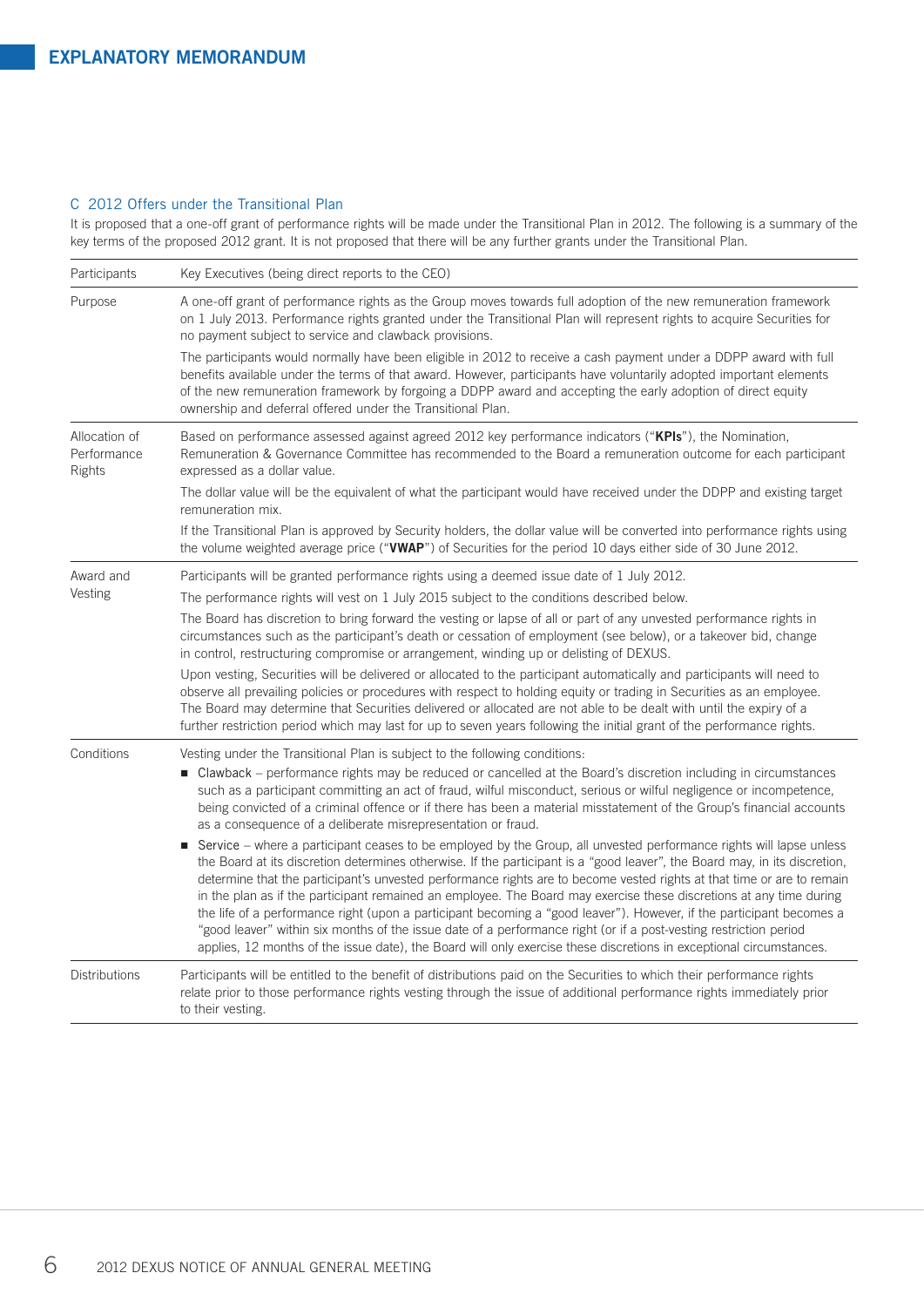### D 2013 Offer under the STI Rights Plan

It is proposed that an initial offer will be made in 2013 to participants under the STI Rights Plan. There will be no offer under the STI Rights Plan in 2012. The following is a summary of the key terms of the proposed 2013 offer. It is envisaged that offers will be made under the STI Rights Plan on an annual basis from 2013. Future offers under the STI Rights Plan may be made on different terms to those that will apply to the proposed 2013 offer.

| Purpose<br>The STI Rights Plan is a component of the new Short Term Incentive Plan. For more information in relation to the<br>Short Term Incentive Plan see page 57 of the 2012 Remuneration Report.<br>The Short Term Incentive Plan will provide an annual performance-based award similar to that under the existing<br>DEXUS Performance Payment ("DPP") based on a balanced scorecard of key performance indicators (KPIs) set<br>at stretch.<br>Only 75% of any short term incentive award to be granted under the Short Term Incentive Plan ("STI award") will<br>be immediately payable in cash. The remaining 25% of all STI awards will be deferred into performance rights to<br>be granted under the STI Rights Plan.<br>Allocations<br>Participants have the ability to earn an annual STI award expressed as a percentage of their fixed remuneration,<br>of which 25% will be granted as performance rights.<br>The amount of any award will be determined by reference to a participant's annual performance, measured against<br>pre-agreed weighted financial and non-financial KPIs (i.e. balanced scorecard).<br>Failure to meet the threshold performance will result in a zero STI award for that performance component. To achieve<br>the target STI award, participants must meet pre-agreed business and individual KPIs set at stretch. To achieve the<br>maximum STI, participants must achieve exceptional business and individual performance outcomes.<br>The number of performance rights awarded to each participant will be equal to 25% of their overall STI award divided<br>by the VWAP of Securities 10 trading days either side of the first trading day of the new financial year.<br>Award and<br>Participants will not be required to make any payment in connection with either the issue or exercise of<br>performance rights.<br>vesting<br>Performance rights under the STI Rights Plan will be issued to participants in August of the financial year<br>immediately following the performance period, following the sign-off of statutory accounts and announcement of the<br>Group's annual results.<br>The performance rights will vest in equal tranches 12 and 24 months after they are issued subject to the conditions<br>described below. |  |
|--------------------------------------------------------------------------------------------------------------------------------------------------------------------------------------------------------------------------------------------------------------------------------------------------------------------------------------------------------------------------------------------------------------------------------------------------------------------------------------------------------------------------------------------------------------------------------------------------------------------------------------------------------------------------------------------------------------------------------------------------------------------------------------------------------------------------------------------------------------------------------------------------------------------------------------------------------------------------------------------------------------------------------------------------------------------------------------------------------------------------------------------------------------------------------------------------------------------------------------------------------------------------------------------------------------------------------------------------------------------------------------------------------------------------------------------------------------------------------------------------------------------------------------------------------------------------------------------------------------------------------------------------------------------------------------------------------------------------------------------------------------------------------------------------------------------------------------------------------------------------------------------------------------------------------------------------------------------------------------------------------------------------------------------------------------------------------------------------------------------------------------------------------------------------------------------------------------------------------------------------------------------------------------------------|--|
|                                                                                                                                                                                                                                                                                                                                                                                                                                                                                                                                                                                                                                                                                                                                                                                                                                                                                                                                                                                                                                                                                                                                                                                                                                                                                                                                                                                                                                                                                                                                                                                                                                                                                                                                                                                                                                                                                                                                                                                                                                                                                                                                                                                                                                                                                                  |  |
|                                                                                                                                                                                                                                                                                                                                                                                                                                                                                                                                                                                                                                                                                                                                                                                                                                                                                                                                                                                                                                                                                                                                                                                                                                                                                                                                                                                                                                                                                                                                                                                                                                                                                                                                                                                                                                                                                                                                                                                                                                                                                                                                                                                                                                                                                                  |  |
|                                                                                                                                                                                                                                                                                                                                                                                                                                                                                                                                                                                                                                                                                                                                                                                                                                                                                                                                                                                                                                                                                                                                                                                                                                                                                                                                                                                                                                                                                                                                                                                                                                                                                                                                                                                                                                                                                                                                                                                                                                                                                                                                                                                                                                                                                                  |  |
|                                                                                                                                                                                                                                                                                                                                                                                                                                                                                                                                                                                                                                                                                                                                                                                                                                                                                                                                                                                                                                                                                                                                                                                                                                                                                                                                                                                                                                                                                                                                                                                                                                                                                                                                                                                                                                                                                                                                                                                                                                                                                                                                                                                                                                                                                                  |  |
|                                                                                                                                                                                                                                                                                                                                                                                                                                                                                                                                                                                                                                                                                                                                                                                                                                                                                                                                                                                                                                                                                                                                                                                                                                                                                                                                                                                                                                                                                                                                                                                                                                                                                                                                                                                                                                                                                                                                                                                                                                                                                                                                                                                                                                                                                                  |  |
|                                                                                                                                                                                                                                                                                                                                                                                                                                                                                                                                                                                                                                                                                                                                                                                                                                                                                                                                                                                                                                                                                                                                                                                                                                                                                                                                                                                                                                                                                                                                                                                                                                                                                                                                                                                                                                                                                                                                                                                                                                                                                                                                                                                                                                                                                                  |  |
|                                                                                                                                                                                                                                                                                                                                                                                                                                                                                                                                                                                                                                                                                                                                                                                                                                                                                                                                                                                                                                                                                                                                                                                                                                                                                                                                                                                                                                                                                                                                                                                                                                                                                                                                                                                                                                                                                                                                                                                                                                                                                                                                                                                                                                                                                                  |  |
|                                                                                                                                                                                                                                                                                                                                                                                                                                                                                                                                                                                                                                                                                                                                                                                                                                                                                                                                                                                                                                                                                                                                                                                                                                                                                                                                                                                                                                                                                                                                                                                                                                                                                                                                                                                                                                                                                                                                                                                                                                                                                                                                                                                                                                                                                                  |  |
|                                                                                                                                                                                                                                                                                                                                                                                                                                                                                                                                                                                                                                                                                                                                                                                                                                                                                                                                                                                                                                                                                                                                                                                                                                                                                                                                                                                                                                                                                                                                                                                                                                                                                                                                                                                                                                                                                                                                                                                                                                                                                                                                                                                                                                                                                                  |  |
|                                                                                                                                                                                                                                                                                                                                                                                                                                                                                                                                                                                                                                                                                                                                                                                                                                                                                                                                                                                                                                                                                                                                                                                                                                                                                                                                                                                                                                                                                                                                                                                                                                                                                                                                                                                                                                                                                                                                                                                                                                                                                                                                                                                                                                                                                                  |  |
| The Board has discretion to bring forward the vesting or lapse of all or part of any unvested performance rights in<br>circumstances such as the participant's death or cessation of employment (see below), or a takeover bid, change<br>in control, restructuring compromise or arrangement, winding up or delisting of DEXUS.                                                                                                                                                                                                                                                                                                                                                                                                                                                                                                                                                                                                                                                                                                                                                                                                                                                                                                                                                                                                                                                                                                                                                                                                                                                                                                                                                                                                                                                                                                                                                                                                                                                                                                                                                                                                                                                                                                                                                                 |  |
| Upon vesting, Securities will be delivered or allocated to the participant automatically and participants will need to<br>observe all prevailing policies or procedures with respect to holding equity or trading in Securities as an employee.<br>The Board may determine that Securities delivered or allocated are not able to be dealt with until the expiry of a further<br>restriction period which may last for up to seven years following the initial grant of the performance rights.                                                                                                                                                                                                                                                                                                                                                                                                                                                                                                                                                                                                                                                                                                                                                                                                                                                                                                                                                                                                                                                                                                                                                                                                                                                                                                                                                                                                                                                                                                                                                                                                                                                                                                                                                                                                  |  |
| Conditions<br>Vesting under the STI Rights Plan is subject to the following conditions:<br>■ Clawback – performance rights may be reduced or cancelled at the Board's discretion including in circumstances<br>such as a participant committing an act of fraud, wilful misconduct, serious or wilful negligence or incompetence,<br>being convicted of a criminal offence or if there has been a material misstatement of the Group's financial accounts<br>as a consequence of a deliberate misrepresentation or fraud.                                                                                                                                                                                                                                                                                                                                                                                                                                                                                                                                                                                                                                                                                                                                                                                                                                                                                                                                                                                                                                                                                                                                                                                                                                                                                                                                                                                                                                                                                                                                                                                                                                                                                                                                                                        |  |
| Service – where a participant ceases to be employed by the Group, all unvested performance rights will lapse unless<br>the Board at its discretion determines otherwise. If the participant is a "good leaver", the Board may, in its discretion,<br>determine that the participant's unvested performance rights are to become vested rights at that time or are to remain<br>in the plan as if the participant remained an employee. The Board may exercise these discretions at any time during<br>the life of a performance right (upon a participant becoming a "good leaver"). However, if the participant becomes a<br>"good leaver" within six months of the issue date of a performance right (or if a post-vesting restriction period<br>applies, 12 months of the issue date), the Board will only exercise these discretions in exceptional circumstances.                                                                                                                                                                                                                                                                                                                                                                                                                                                                                                                                                                                                                                                                                                                                                                                                                                                                                                                                                                                                                                                                                                                                                                                                                                                                                                                                                                                                                           |  |
| Distributions<br>Participants will be entitled to the benefit of distributions paid on the Securities to which their performance rights<br>relate prior to those performance rights vesting through the issue of additional performance rights immediately prior<br>to their vesting.                                                                                                                                                                                                                                                                                                                                                                                                                                                                                                                                                                                                                                                                                                                                                                                                                                                                                                                                                                                                                                                                                                                                                                                                                                                                                                                                                                                                                                                                                                                                                                                                                                                                                                                                                                                                                                                                                                                                                                                                            |  |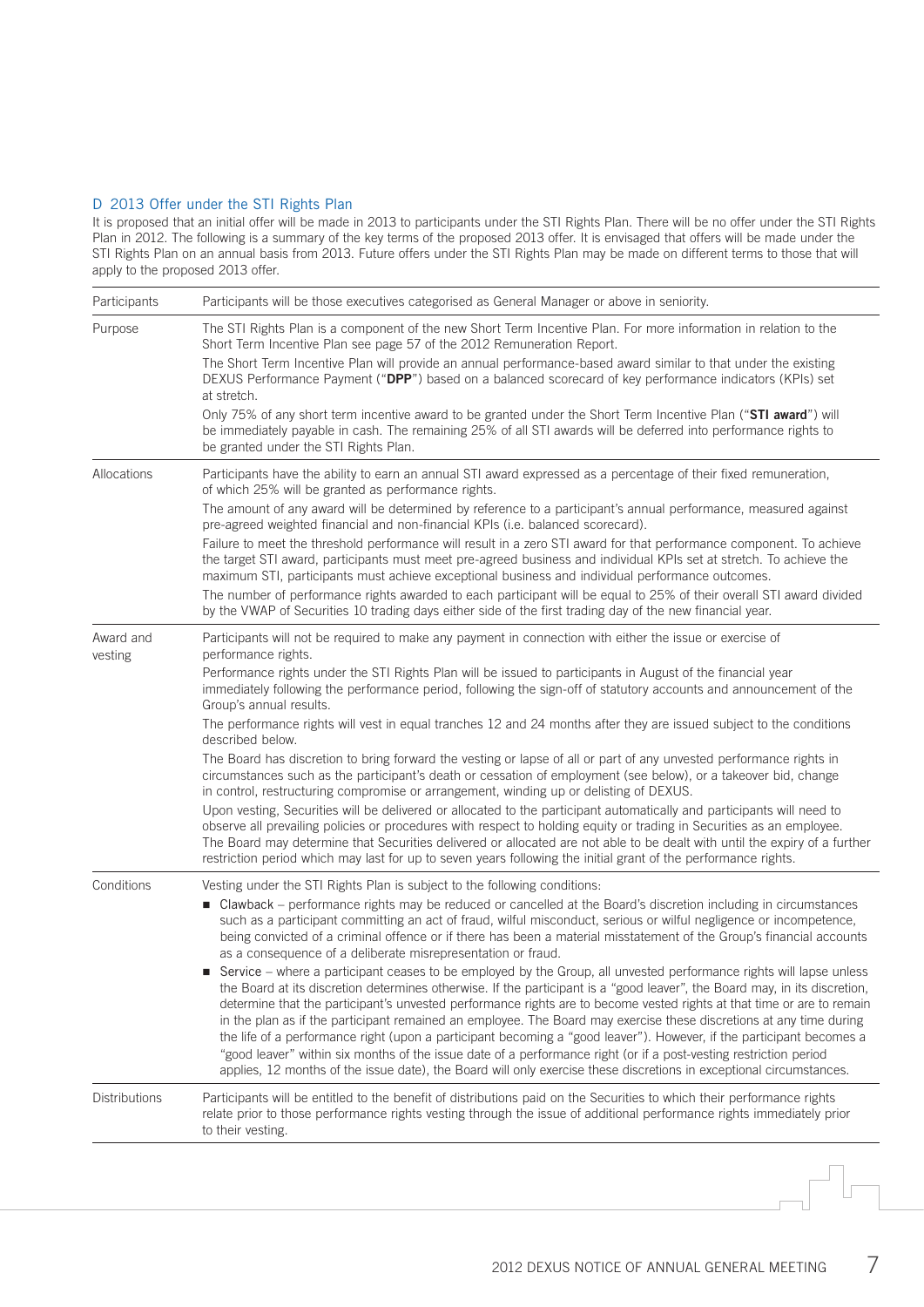### E 2013 Offer under the LTI Rights Plan

It is proposed that an initial offer will be made in 2013 to participants under the LTI Rights Plan. There will be no offer under the LTI Rights Plan in 2012. The following is a summary of the key terms of the proposed 2013 offer. It is envisaged that offers will be made under the LTI Rights Plan on an annual basis from 2013. Future offers under the LTI Rights Plan may be made on different terms to those that will apply to the proposed 2013 offer.

| Eligibility               | Participants will be senior executives determined by the Nomination Remuneration and Governance Committee and<br>approved by the Board.                                                                                                                                                                                                                                                                                                                                                      |                                           |                            |                             |  |
|---------------------------|----------------------------------------------------------------------------------------------------------------------------------------------------------------------------------------------------------------------------------------------------------------------------------------------------------------------------------------------------------------------------------------------------------------------------------------------------------------------------------------------|-------------------------------------------|----------------------------|-----------------------------|--|
| Purpose                   | The LTI Rights Plan offers participants the potential to be rewarded for the long-term financial performance of<br>the Group.                                                                                                                                                                                                                                                                                                                                                                |                                           |                            |                             |  |
|                           | The LTI Rights Plan will act as a key motivational and retention mechanism and aligns the long-term interests of<br>participants with those of investors. Under the LTI Rights Plan, the Board will set performance conditions which<br>are required to be met before any reward is realised by the participant.                                                                                                                                                                             |                                           |                            |                             |  |
| Allocations               | Participants have the potential to receive an LTI grant under the LTI Rights Plan, expressed as a percentage of their<br>fixed remuneration.                                                                                                                                                                                                                                                                                                                                                 |                                           |                            |                             |  |
|                           | Participants will be allocated performance rights based on the approved proportion of their fixed remuneration,<br>divided by the VWAP of Securities for the period ten trading days either side of the date they are taken to be issued.                                                                                                                                                                                                                                                    |                                           |                            |                             |  |
|                           | The allocation and quantum of LTI grants available to a limited number of senior executives will be determined by the<br>Board based on the new remuneration structure. Refer to the 2012 Remuneration Report for more detail.                                                                                                                                                                                                                                                               |                                           |                            |                             |  |
| Award and<br>vesting      | Participants will not be required to make any payment in connection with either the issue or exercise of<br>performance rights.                                                                                                                                                                                                                                                                                                                                                              |                                           |                            |                             |  |
|                           | Performance rights under the LTI Rights Plan will vest in six tranches. Three tranches will vest three years after<br>the performance rights are issued and three tranches will vest four years after the performance rights are issued.                                                                                                                                                                                                                                                     |                                           |                            |                             |  |
|                           | Performance rights that meet the performance conditions applicable in any tranche will vest. Performance rights that<br>fail to meet the performance conditions in any tranche are permanently forfeited, with no re-testing in subsequent<br>years available.                                                                                                                                                                                                                               |                                           |                            |                             |  |
|                           | The Board has discretion to bring forward the vesting or to lapse all or part of any unvested performance rights in<br>circumstances such as the participant's death or cessation of employment (see below), or a takeover bid, change<br>in control, restructuring compromise or arrangement, winding up or delisting of DEXUS.                                                                                                                                                             |                                           |                            |                             |  |
|                           | Upon vesting, Securities will be delivered or allocated to participants automatically and participants will need to<br>observe all prevailing policies or procedures with respect to holding equity or trading in Securities as an employee.<br>The Board may determine that Securities delivered or allocated are not able to be dealt with until the expiry of a further<br>restriction period which may last for up to seven years following the initial grant of the performance rights. |                                           |                            |                             |  |
| Performance<br>Conditions | Each grant of performance rights will be divisible into<br>six tranches:                                                                                                                                                                                                                                                                                                                                                                                                                     | Performance<br>Condition                  | Proportion of LTI<br>award | <b>Vesting Date</b>         |  |
|                           |                                                                                                                                                                                                                                                                                                                                                                                                                                                                                              | Funds From<br>Operations (FFO)            | 12.5%                      | 3 years after<br>issue date |  |
|                           |                                                                                                                                                                                                                                                                                                                                                                                                                                                                                              | per Security<br>Return on Equity<br>(ROE) | 12.5%                      | 4 years after<br>issue date |  |
|                           |                                                                                                                                                                                                                                                                                                                                                                                                                                                                                              |                                           | 12.5%                      | 3 years after<br>issue date |  |
|                           |                                                                                                                                                                                                                                                                                                                                                                                                                                                                                              |                                           | 12.5%                      | 4 years after<br>issue date |  |
|                           |                                                                                                                                                                                                                                                                                                                                                                                                                                                                                              | <b>Total Shareholder</b><br>Return (TSR)  | 25%                        | 3 years after<br>issue date |  |
|                           |                                                                                                                                                                                                                                                                                                                                                                                                                                                                                              |                                           | 25%                        | 4 years after<br>issue date |  |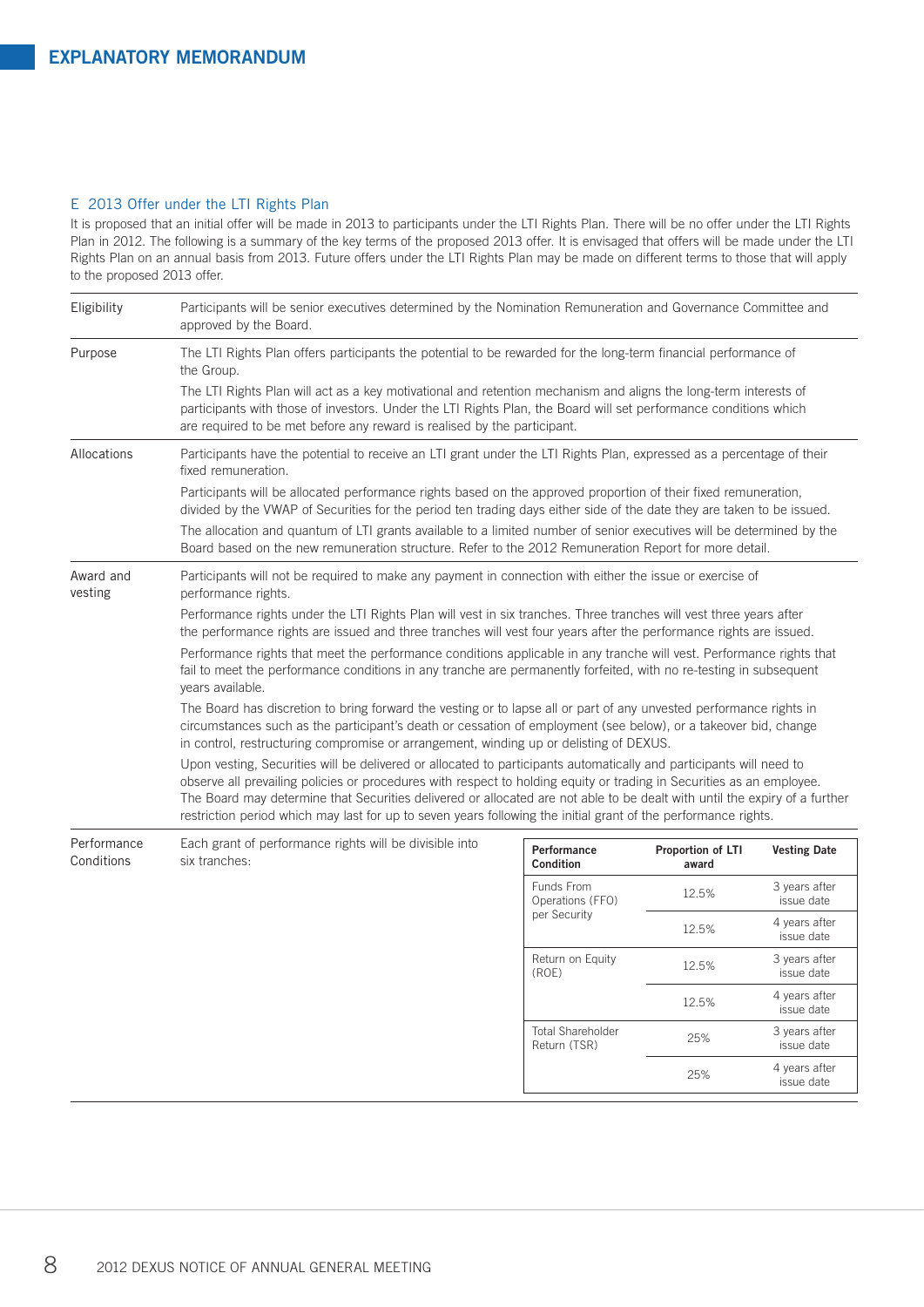| Performance               | Funds From Operations (FFO) per Security                                                                                                                                                                                                                                                                                                                                                                                                                                                                                                                                                                                                                                                                                                                                                                                                                                                                                                                                                                                                                                                                                                                                                                                                                                                                                                                                                                                                                                                                          | Performance                            | <b>Vesting Percentage</b>   |  |
|---------------------------|-------------------------------------------------------------------------------------------------------------------------------------------------------------------------------------------------------------------------------------------------------------------------------------------------------------------------------------------------------------------------------------------------------------------------------------------------------------------------------------------------------------------------------------------------------------------------------------------------------------------------------------------------------------------------------------------------------------------------------------------------------------------------------------------------------------------------------------------------------------------------------------------------------------------------------------------------------------------------------------------------------------------------------------------------------------------------------------------------------------------------------------------------------------------------------------------------------------------------------------------------------------------------------------------------------------------------------------------------------------------------------------------------------------------------------------------------------------------------------------------------------------------|----------------------------------------|-----------------------------|--|
| Conditions<br>(continued) | FFO is defined as profit/loss after tax adjusted for                                                                                                                                                                                                                                                                                                                                                                                                                                                                                                                                                                                                                                                                                                                                                                                                                                                                                                                                                                                                                                                                                                                                                                                                                                                                                                                                                                                                                                                              | <b>Below Target</b>                    | 0%                          |  |
|                           | property revaluations, impairments, derivative and FX<br>mark to market impacts, amortisation of certain tenant                                                                                                                                                                                                                                                                                                                                                                                                                                                                                                                                                                                                                                                                                                                                                                                                                                                                                                                                                                                                                                                                                                                                                                                                                                                                                                                                                                                                   | Equal to Target                        | 50%                         |  |
|                           | incentives, gain/loss on sale of certain assets, straight                                                                                                                                                                                                                                                                                                                                                                                                                                                                                                                                                                                                                                                                                                                                                                                                                                                                                                                                                                                                                                                                                                                                                                                                                                                                                                                                                                                                                                                         | Between Target and Stretch             | 51% to 99% (straight-line)  |  |
|                           | line rent adjustments and deferred tax expense/benefit.                                                                                                                                                                                                                                                                                                                                                                                                                                                                                                                                                                                                                                                                                                                                                                                                                                                                                                                                                                                                                                                                                                                                                                                                                                                                                                                                                                                                                                                           | At or above Stretch                    | 100%                        |  |
|                           | Return on Equity (ROE)                                                                                                                                                                                                                                                                                                                                                                                                                                                                                                                                                                                                                                                                                                                                                                                                                                                                                                                                                                                                                                                                                                                                                                                                                                                                                                                                                                                                                                                                                            | <b>Performance</b>                     | <b>Vesting Percentage</b>   |  |
|                           | ROE represents the annualised composite rate of return                                                                                                                                                                                                                                                                                                                                                                                                                                                                                                                                                                                                                                                                                                                                                                                                                                                                                                                                                                                                                                                                                                                                                                                                                                                                                                                                                                                                                                                            | <b>Below Target</b>                    | 0%                          |  |
|                           | to Security holders, calculated as a percentage,<br>comprising the change in the net tangible asset value                                                                                                                                                                                                                                                                                                                                                                                                                                                                                                                                                                                                                                                                                                                                                                                                                                                                                                                                                                                                                                                                                                                                                                                                                                                                                                                                                                                                         | Equal to Target                        | 50%                         |  |
|                           | per Security together with the distributions per Security                                                                                                                                                                                                                                                                                                                                                                                                                                                                                                                                                                                                                                                                                                                                                                                                                                                                                                                                                                                                                                                                                                                                                                                                                                                                                                                                                                                                                                                         | Between Target and Stretch             | 51% to 99% (straight-line)  |  |
|                           | paid to Security holders divided by the net tangible                                                                                                                                                                                                                                                                                                                                                                                                                                                                                                                                                                                                                                                                                                                                                                                                                                                                                                                                                                                                                                                                                                                                                                                                                                                                                                                                                                                                                                                              | At or above Stretch                    | 100%                        |  |
|                           | asset value per Security at the beginning of the period.                                                                                                                                                                                                                                                                                                                                                                                                                                                                                                                                                                                                                                                                                                                                                                                                                                                                                                                                                                                                                                                                                                                                                                                                                                                                                                                                                                                                                                                          |                                        |                             |  |
|                           | Total Shareholder Return (TSR)                                                                                                                                                                                                                                                                                                                                                                                                                                                                                                                                                                                                                                                                                                                                                                                                                                                                                                                                                                                                                                                                                                                                                                                                                                                                                                                                                                                                                                                                                    |                                        |                             |  |
|                           | TSR represents an investor's return, calculated as the                                                                                                                                                                                                                                                                                                                                                                                                                                                                                                                                                                                                                                                                                                                                                                                                                                                                                                                                                                                                                                                                                                                                                                                                                                                                                                                                                                                                                                                            | Performance                            | <b>Vesting Percentage</b>   |  |
|                           | percentage difference between the initial amount<br>invested and the final value of the Securities at the end                                                                                                                                                                                                                                                                                                                                                                                                                                                                                                                                                                                                                                                                                                                                                                                                                                                                                                                                                                                                                                                                                                                                                                                                                                                                                                                                                                                                     | Below 50th percentile                  | 0%                          |  |
|                           | of the relevant period, assuming distributions were<br>reinvested. The performance against the TSR measure<br>will be assessed by comparison to the following groups:                                                                                                                                                                                                                                                                                                                                                                                                                                                                                                                                                                                                                                                                                                                                                                                                                                                                                                                                                                                                                                                                                                                                                                                                                                                                                                                                             | 50th percentile                        | 50%                         |  |
|                           |                                                                                                                                                                                                                                                                                                                                                                                                                                                                                                                                                                                                                                                                                                                                                                                                                                                                                                                                                                                                                                                                                                                                                                                                                                                                                                                                                                                                                                                                                                                   | 51st percentile to<br>75th percentile  | 51% to 100% (straight-line) |  |
|                           | Listed: CPA, IOF, GPT, CFX, WRT, DXS<br>Unlisted: AMP Office, GWOF, APPF, Investa,<br>ISPT (Diversified)                                                                                                                                                                                                                                                                                                                                                                                                                                                                                                                                                                                                                                                                                                                                                                                                                                                                                                                                                                                                                                                                                                                                                                                                                                                                                                                                                                                                          | 75th percentile to<br>100th percentile | 100%                        |  |
| Additional<br>Conditions  | Performance rights represent a conditional promise by the Group to provide the participant with a number of<br>Securities, as specified in the grant, for nil consideration.<br>Vesting under the Plan is subject to achievement of performance conditions (described above) as well as the following<br>additional conditions:<br>■ Clawback – performance rights may be reduced or cancelled at the Board's discretion including in circumstances<br>such as a participant committing an act of fraud, wilful misconduct, serious or wilful negligence or incompetence,<br>being convicted of a criminal offence or if there has been a material misstatement of the Group's financial accounts<br>as a consequence of a deliberate misrepresentation or fraud.<br>Service - where a participant ceases to be employed by the Group, all unvested performance rights will lapse<br>$\blacksquare$<br>unless the Board at its discretion determines otherwise. If the participant is a "good leaver", the Board may, in its<br>discretion, determine that the participant's unvested performance rights are to become vested rights at that time or<br>are to remain in the plan as if the participant remained an employee. The Board may exercise these discretions at<br>any time during the life of a performance right (upon a participant becoming a "good leaver"). However, if the<br>participant becomes a "good leaver" within 12 months of the issue date of a performance right, the Board will only |                                        |                             |  |
| Distributions             | exercise these discretions in exceptional circumstances.<br>Unlike under the Transitional Plan and STI Rights Plan, there is no entitlement to distributions or equivalent benefits<br>with respect to the LTI Rights Plan performance rights during the vesting period.                                                                                                                                                                                                                                                                                                                                                                                                                                                                                                                                                                                                                                                                                                                                                                                                                                                                                                                                                                                                                                                                                                                                                                                                                                          |                                        |                             |  |

 $\sqrt{2}$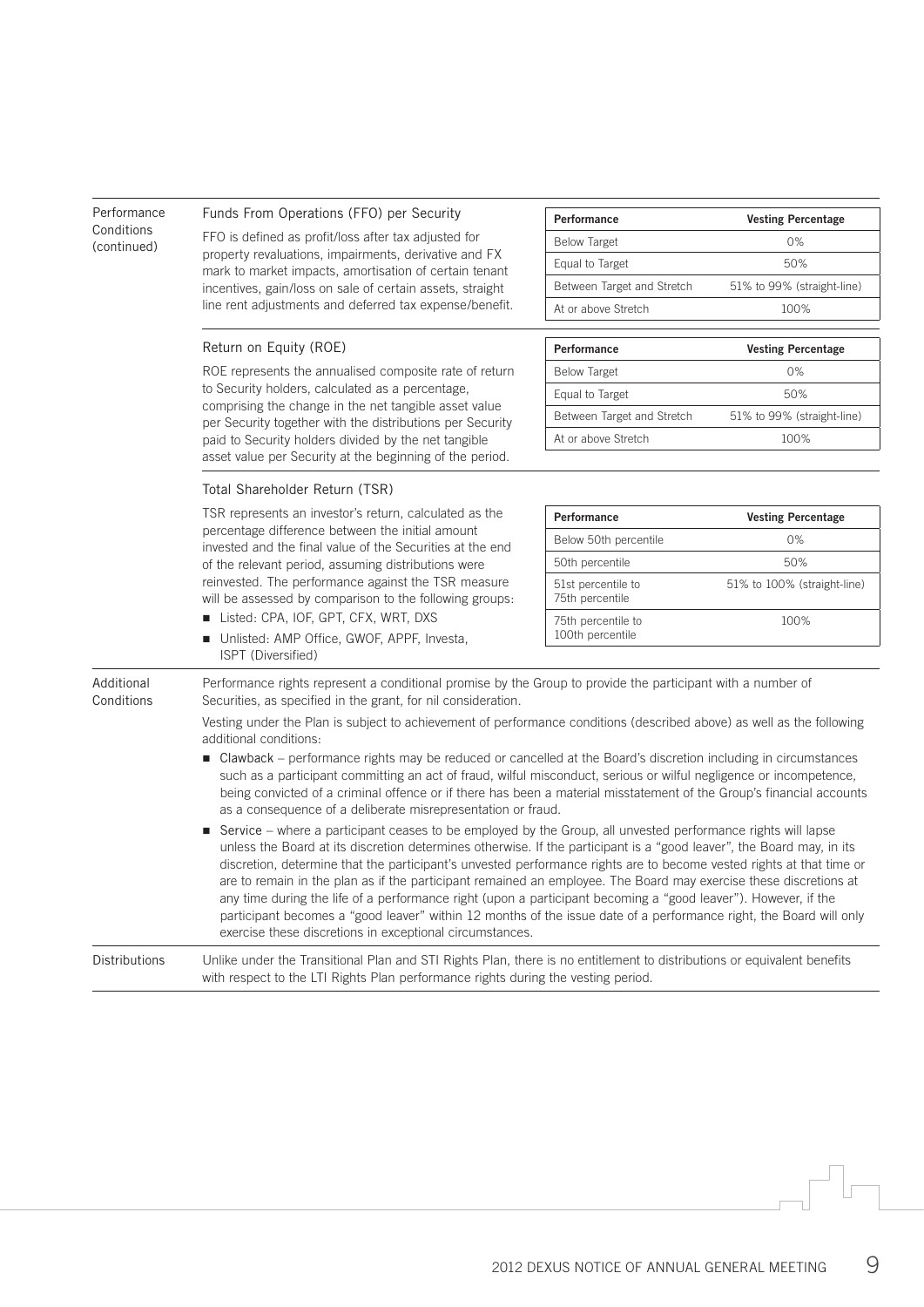#### F Security holder approval

The adoption of the new Plans is conditional on Security holder approval. DEXUS advised Security holders in its 2012 Remuneration Report that it would obtain Security holder approval for the introduction of the Plans. If Security holder approval is not obtained for a particular Plan, that Plan will not be adopted and no grants will be made under that Plan. If Security holder approval of the Transitional Plan is not obtained, the relevant executives will instead receive a cash payment under the DDPP award.

Security holders, should note, that DEXUS will not issue any new Securities in connection with any performance rights granted to participants under the 2012 and 2013 grants described in Sections C, D and E. This is because the Board has determined that in respect of the vesting of any performance rights for those grants, DEXUS will satisfy its obligations to participants by delivering Securities that have been acquired on-market.

### G Voting Exclusions

Consistent with DEXUS's corporate governance framework, a vote must not be cast on Resolutions 3.1 or 3.2 by a member of DEXUS' KMP or a closely related party, acting as proxy, if the appointment does not specify the way the proxy is to vote on the Resolution. However, this voting exclusion does not apply if the member of DEXUS's KMP is the Chair of the Meeting acting as proxy and their appointment expressly authorises the Chair of the Meeting to exercise the proxy even though that Resolution is connected directly or indirectly with the remuneration of a member of the KMP of the Group.

The Group will also disregard any votes cast on Resolutions 3.1 or 3.2 by any Director of DXFM employed within the Group (except one who is ineligible to participate in any employee incentive scheme in relation to the Group) and any associate of those persons.

However, the Group need not disregard a vote if:

- (a) it is cast by a person referred to above as proxy for a person who is entitled to vote, in accordance with the directions on the Proxy Form; or
- (b) it is cast by the person chairing the Meeting as proxy for a person who is entitled to vote, in accordance with a direction on the Proxy Form to vote as the proxy decides.

### H Recommendation

The directors, excluding Darren Steinberg who is the only director of DXFM entitled to participate in the Plans, believe that the Plans represent appropriate equity based incentive schemes for DEXUS. Accordingly, those directors unanimously recommend that Security holders vote in favour of Resolutions 3.1 and 3.2. Given his personal interest in the outcome of Resolutions 3.1 and 3.2, Darren Steinberg has refrained from providing a recommendation in connection with these resolutions.

# **4 Grant of Performance Rights to the Executive Director under the Transitional Plan**

Resolution 4 seeks Security holder approval for the grant of performance rights to Darren Steinberg, the Chief Executive Officer and an Executive Director of DEXUS Funds Management Limited under the Transitional Plan.

# A Background to Darren Steinberg's participation in the Transitional Plan

Under Resolution 3.1, Security holder approval is being sought for the approval of the DEXUS Transitional Plan. If Resolution 3.1 is not approved no Performance Rights will be issued to Darren Steinberg under the Transitional Plan irrespective of whether or not this Resolution 4 is approved.

As stated in the Background section to Section 3 above, for the 2012 financial year the Key Executives, including the CEO, have agreed to accept that portion of their remuneration which they would have previously received as a cash payment under DDPP awards in the form of performance rights under a new Transitional Plan.

Security holder approval is now sought to grant 453,417 performance rights under the Transitional Plan to Darren Steinberg, and the acquisition of Securities on the vesting of those performance rights.

It is proposed that Darren Steinberg will receive a grant of performance rights under the STI Rights Plan and LTI Rights Plan in 2013. Approval for the grant of those performance rights will be sought at the 2013 Annual General Meeting.

#### B Level of participation

Darren Steinberg's award under the Transitional Plan was determined by the Board based on his performance against a balanced scorecard of financial and non-financial KPIs in place for FY12, and the target remuneration mix for the CEO under the previous executive remuneration structure. The award was reflective of Darren Steinberg's part-year service in FY12 and pro-rated accordingly, resulting in a proposed grant value of \$420,000. This equates to 453,417 performance rights when applying the VWAP (0.9263c) for Securities ten trading days either side of 1 July 2012.

On vesting, each performance right entitles Darren Steinberg to one Security at no cost to him. The Securities to be received by Darren Steinberg will be acquired by on-market purchase.

Performance rights do not entitle Darren Steinberg to any cash distributions or voting rights. However, Darren Steinberg will be entitled to the benefit of distributions paid on the Securities to which his performance rights relate prior to those performance rights vesting through the issue of additional performance rights immediately prior to their vesting.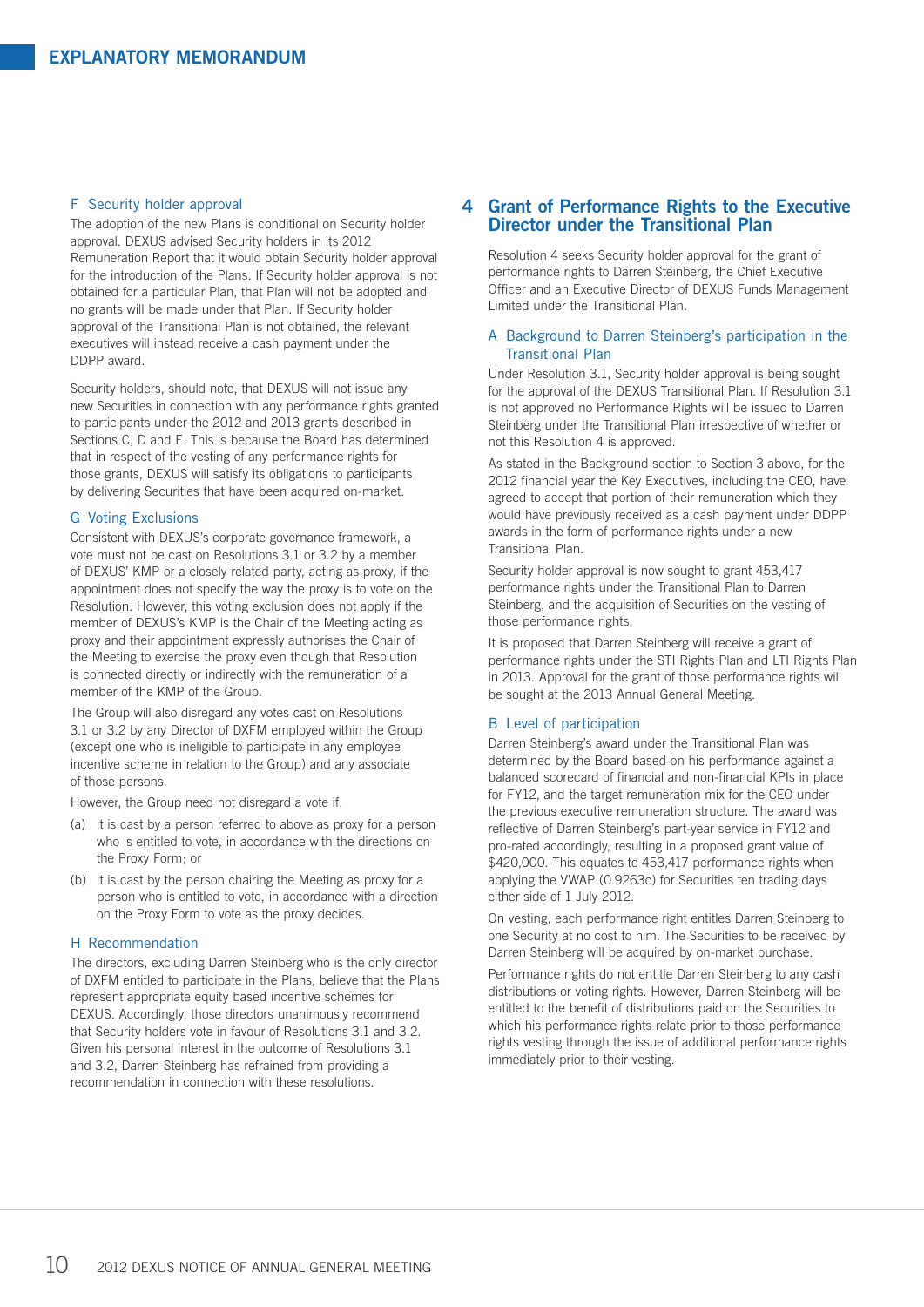If the grant of performance rights to Darren Steinberg is approved, it is expected that the performance rights will be granted as soon as practicable after the Meeting, and no later than 31 December 2012.

No performance rights have been granted under the Transitional Plan as yet.

No other director of DXFM is entitled to participate in the Transitional Plan.

Details of Darren Steinberg's remuneration for the 2012 financial year are set out in the 2012 DEXUS Remuneration Report.

# C Basis of participation

Darren Steinberg's participation in the Transitional Plan, and the performance rights granted to Darren Steinberg under the Transitional Plan, will be on the same terms as the participation of the other Key Executives as described in Section 3 C *2012 Offers under the Transitional Plan*. This includes the conditions for vesting and for early lapse and clawback.

In the event that Darren Steinberg's performance rights vest early upon the termination of his employment, the value of the benefit he may receive for the purposes of the retirement benefit provisions of the Corporations Act, will be affected by the number of performance rights vesting and the value of the Securities at the date of vesting.

In determining the number of performance rights that vest upon the termination of Darren Steinberg's employment, the Board in its absolute discretion will consider a range of matters which may include Darren Steinberg's performance, the reasons for his termination and DEXUS's performance during Darren Steinberg's tenure.

No loan will be provided to Darren Steinberg in relation to the grant of the performance rights or in relation to the delivery of Securities on the vesting of the performance rights.

# D Security holder approval

The adoption of the new Plans and the grant of performance rights to Darren Steinberg under the Transitional Plan is conditional on Security holder approval. If Security holder approval of the grant to Darren Steinberg is not obtained, then no grant will be made to Darren Steinberg under the Transitional Plan and he will instead receive a cash payment under the DDPP award.

Approval of the grant of performance rights under the Transitional Plan to Darren Steinberg, as a director of DEXUS Funds Management Limited, is being sought for all purposes in accordance with the statements to Security holders in the 2012 Remuneration Report and in respect of the ASX Listing Rules.

Approval of Security holders is sought for the purpose of Listing Rule 10.14 to enable DEXUS to make grants of performance rights to Darren Steinberg under the Transitional Plan.

Security holders, should note, that in accordance with the Board's determination, Darren Steinberg will not be entitled to have any new Securities issued to him in connection with any performance rights he is granted in 2012 or 2013.

# E Voting exclusions

Consistent with DEXUS's corporate governance framework, a vote must not be cast on Resolution 4 by a member of DEXUS' KMP or a closely related party, acting as proxy, if the appointment does not specify the way the proxy is to vote on Resolution 4. However, this voting exclusion does not apply if the member of DEXUS's KMP is the Chair of the Meeting acting as proxy and their appointment expressly authorises the Chair of the Meeting to exercise the proxy even though the Resolution is connected directly or indirectly with the remuneration of a member of the KMP of the Group.

As required by the ASX Listing Rules and the Corporations Act, the Group will disregard any votes cast on Resolution 4 by any director of DXFM employed within the Group (except one who is ineligible to participate in any employee incentive scheme in relation to the Group) and any associate of those persons.

However, the Group need not disregard a vote if:

- (a) it is cast by a person referred to above as proxy for a person who is entitled to vote, in accordance with the directions on the Proxy Form; or
- (b) it is cast by the person chairing the Meeting as proxy for a person who is entitled to vote, in accordance with a direction on the Proxy Form to vote as the proxy decides.

# F Recommendation

The Directors, excluding Darren Steinberg, believe that participation in the Transitional Plan on the terms and conditions described above is an appropriate equity based incentive scheme for Darren Steinberg. Accordingly, the directors, other than Darren Steinberg, unanimously recommend that Security holders vote in favour of Resolution 4. Given his personal interest in the outcome of Resolution 4, Darren Steinberg has refrained from providing a recommendation in connection with the resolution.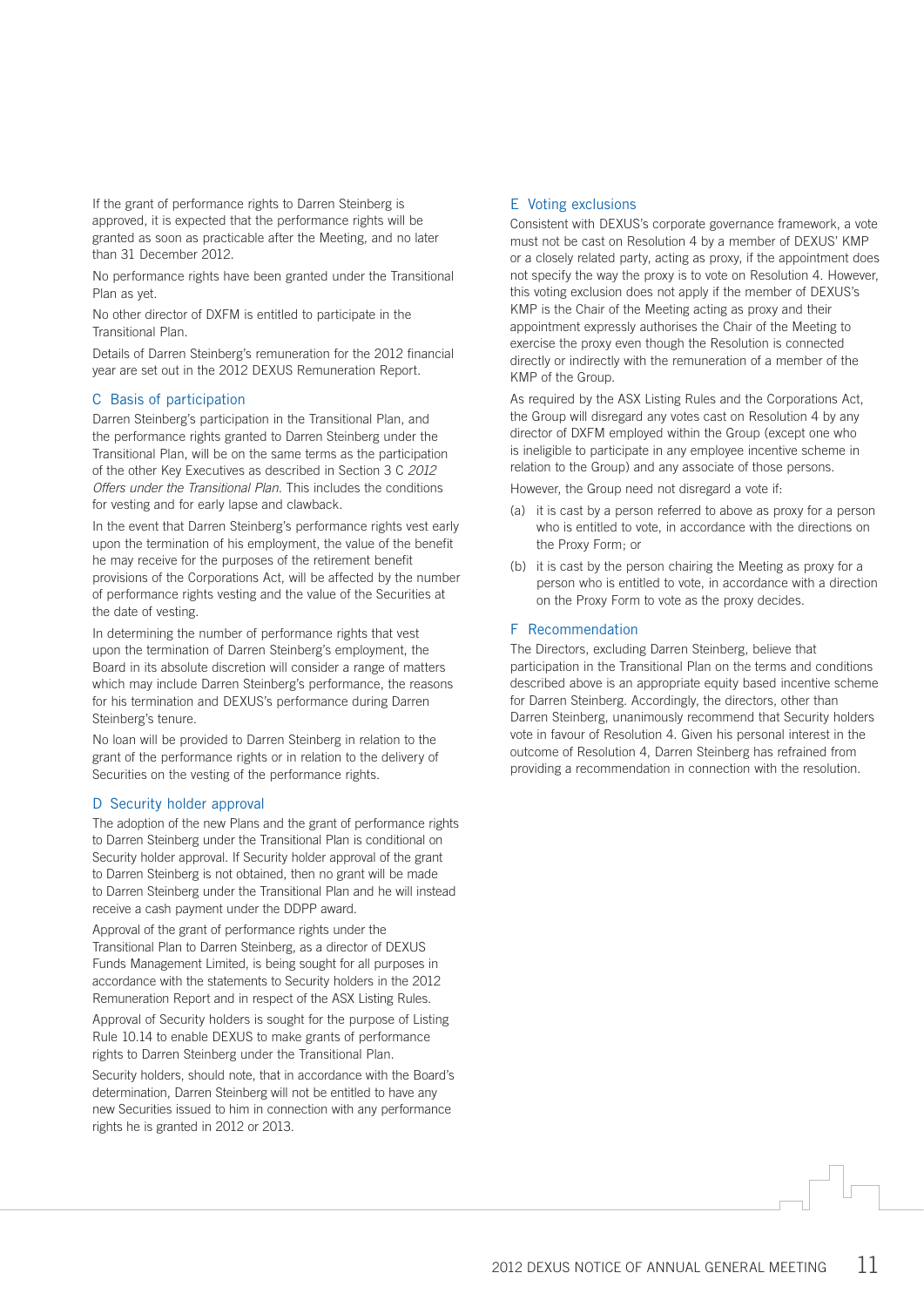# **5 Appointment of Independent Directors**

At 30 June 2012, the Board of DEXUS Funds Management Limited comprised nine members. On 1 January 2012 Richard Sheppard was appointed as a Director and on 1 March 2012 Darren Steinberg was appointed as a Director. On 31 March 2012 Victor Hoog Antink resigned from the Board.

All Directors are independent except for DEXUS's Chief Executive Officer. While the constitution of DEXUS Funds Management Limited allows for a Board of up to ten Directors, the Board has determined that its size and composition is appropriate after considering its role and the duties and responsibilities it discharges.

In accordance with the corporate governance framework adopted by DEXUS Property Group, the Directors have determined that each Director other than the CEO will obtain Security holders' ratification at the Annual General Meeting immediately succeeding their initial appointment, and thereafter within three years, with at least one Director seeking ratification at each Annual General Meeting. If an individual Director's appointment or continued appointment as a Director fails to be ratified by a majority vote of Security holders at the required Annual General Meeting then that Director will thereafter cease to hold the office of Director of DEXUS Funds Management Limited. Consequently, that Director will also cease to hold the office of Director of DEXUS Holdings Pty Limited.

# 5.1 Approval of an Independent Director – Richard Sheppard **BEc (Hons)**

Richard Sheppard is an Independent Director of DEXUS Funds Management Limited (appointed 1 January 2012) and a member of the Board Audit, Risk & Sustainability Committee (previously the Board Audit Committee and Board Risk & Sustainability Committee). From 1 July 2012, Richard has been a member of the Board Finance Committee.

Richard brings to the Board extensive experience in banking and finance and as a Director and Chairman of listed and unlisted property trusts. He was Managing Director and Chief Executive Officer of Macquarie Bank Limited and Deputy Managing Director of Macquarie Group Limited from 2007 until late 2011. Following seven years at the Reserve Bank of Australia, Richard joined Macquarie Group's predecessor, Hill Samuel Australia in 1975, initially working in Corporate Finance. He became Head of the Corporate Banking Group in 1988 and headed a number of the Bank's major operating Groups, including the Financial Services Group and the Corporate Affairs Group. He was a member of the Group Executive Committee since 1986 and Deputy Managing Director since 1996.

Richard was Chair of the Australian Government's Financial Sector Advisory Council from 2009-2011 and is a Director of the Bradman Foundation and the Sydney Cricket Club. He is also the Chair of Eraring Energy and Chair of the Macquarie Group Foundation.

The Board unanimously recommends that Security holders ratify the appointment of Richard Sheppard as a Director of DEXUS Funds Management Limited.

# 5.2 Approval of an Independent Director – Chris Beare **BSc, BE (Hons), MBA, PhD, FAICD**

Chris Beare is both the Chair and an Independent Director of DEXUS Funds Management Limited (appointed 4 August 2004). He is also a member of the Board Nomination, Remuneration & Governance Committee (previously the Board Nomination & Remuneration Committee) and the Board Finance Committee.

Chris has significant experience in international business, technology, strategy, finance and management. Previously Chris was Executive Director of the Melbourne based Advent Management venture capital firm prior to joining investment bank Hambros Australia in 1991. Chris became Head of Corporate Finance in 1994 and joint Chief Executive in 1995, until Hambros was acquired by Société Générale in 1998. Chris remained a Director of SG Australia until 2002. From 1998 onwards, Chris helped form Radiata – a technology start-up in Sydney and Silicon Valley – and as Chair and Chief Executive Officer, Chris steered it to a successful sale to Cisco Systems in 2001 and continued part time for four years as Director Business Development for Cisco. Chris has previously been a director of a number of companies in the finance, infrastructure and technology sectors.

Chris is currently Chair of Mnet Group, an ASX listed company. The Board unanimously recommends that Security holders ratify the continued appointment of Chris Beare as a Director of DEXUS Funds Management Limited.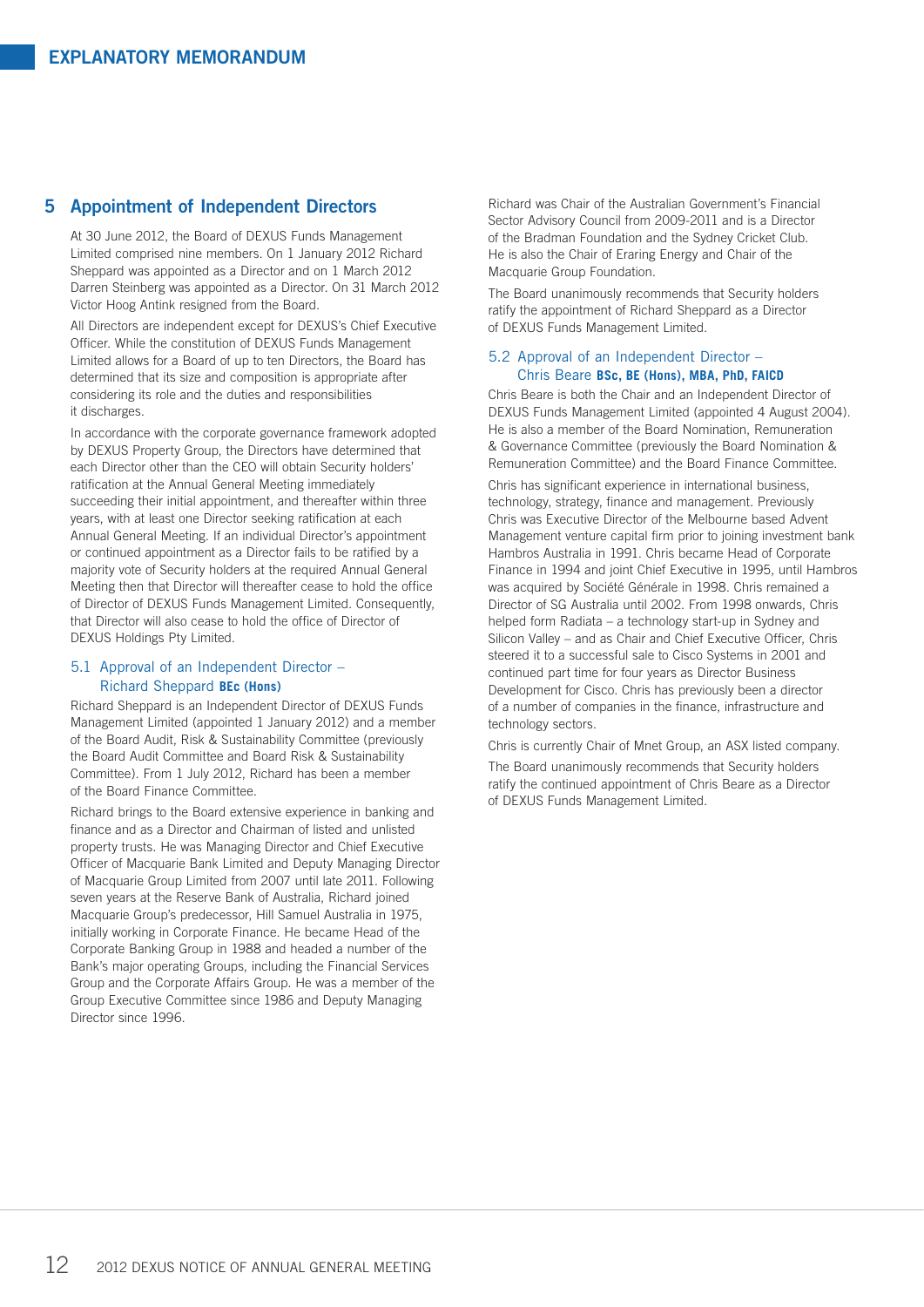# **GLOSSARY**

# 5.3 Approval of an Independent Director – John Conde AO **BSc, BE (Hons), MBA**

John Conde is an Independent Director of DEXUS Funds Management Limited (appointed 29 April 2009) and the Chair of the Board Nomination, Remuneration & Governance Committee (previously the Board Nomination & Remuneration Committee). During the year, John was also a member of the Board Compliance Committee.

John brings to the Board extensive experience across diverse sectors including commerce, industry and government. John was previously Chair of Ausgrid (formerly Energy Australia), Director of BHP Billiton and Excel Coal Limited, Managing Director of Broadcast Investment Holdings Pty Limited, Director of Lumley Corporation and President of the National Heart Foundation of Australia.

John is the Chairman of Bupa Australia Holdings Pty Limited, Sydney Symphony Limited and Destination NSW and Deputy Chair of Whitehaven Coal Limited. John is President of the Commonwealth Remuneration Tribunal and a Director of the McGrath Foundation Limited. John is also Chair of the Australian Olympic Committee (NSW) Fundraising Committee.

The Board unanimously recommends that Security holders ratify the continued appointment of John Conde as a Director of DEXUS Funds Management Limited.

# 5.4 Approval of an Independent Director – Peter St George **CA(SA), MBA**

Peter is an Independent Director of DEXUS Funds Management Limited (appointed 29 April 2009) and the Chair of the Board Finance Committee. During the year, Peter was also a member of the Board Audit and Board Risk & Sustainability Committees.

Peter has more than 20 years' experience in senior corporate advisory and finance roles within NatWest Markets and Hill Samuel & Co in London. Peter acted as Chief Executive/Co-Chief Executive Officer of Salomon Smith Barney Australia/NatWest Markets Australia from 1995 to 2001. Peter was previously a Director of Spark Infrastructure Group, its related companies and SFE Corporation Limited.

Peter is currently a Director of First Quantum Minerals Limited (listed on the Toronto Stock Exchange) and Boart Longyear Limited.

The Board unanimously recommends that Security holders ratify the continued appointment of Peter St George as a Director of DEXUS Funds Management Limited.

In the Explanatory Memorandum, Procedural Notes and Notice of Meeting, the following expressions have the following meanings unless stated otherwise or the context otherwise requires:

| <b>ASIC</b>                                                                                               | means the Australian Securities & Investments<br>Commission                                                                                                                                          |
|-----------------------------------------------------------------------------------------------------------|------------------------------------------------------------------------------------------------------------------------------------------------------------------------------------------------------|
| ASX                                                                                                       | means ASX Limited or the market operated by<br>ASX Limited, as applicable                                                                                                                            |
| <b>ASX Listing</b><br><b>Rules</b>                                                                        | means the listing rules of ASX, except to the extent<br>of any express written waiver by ASX                                                                                                         |
| <b>Board</b>                                                                                              | means the board of directors of DXFM being the<br>responsible entity of the Trusts                                                                                                                   |
| <b>Constitution</b>                                                                                       | means the constitutions of each of the Trusts that<br>comprise DEXUS Property Group                                                                                                                  |
| <b>Corporations</b><br>Act                                                                                | means the Corporations Act 2001 (Cth)                                                                                                                                                                |
| <b>DEXUS</b><br><b>Property Group</b><br>or DEXUS or<br>the Trusts or<br>the Group or<br><b>DXS Group</b> | means DDF, DIT, DOT and DXO and their<br>controlled entities                                                                                                                                         |
| DDF                                                                                                       | means DEXUS Diversified Trust (ARSN 089 324 541)                                                                                                                                                     |
| DIT                                                                                                       | means DEXUS Industrial Trust (ARSN 090 879 137)                                                                                                                                                      |
| <b>DOT</b>                                                                                                | means DEXUS Office Trust (ARSN 090 768 531)                                                                                                                                                          |
| <b>DXFM</b>                                                                                               | means DEXUS Funds Management Limited<br>(ABN 24 060 920 783)                                                                                                                                         |
| DXH                                                                                                       | means DEXUS Holdings Pty Limited<br>(ABN 48 110 366 946)                                                                                                                                             |
| DXO                                                                                                       | means DEXUS Operations Trust (ARSN 110 521 223)                                                                                                                                                      |
| <b>Meeting</b>                                                                                            | means the meetings of the Security holders of the<br>units in each of the four Trusts to be held<br>concurrently and in conjunction with each other<br>on the date set out in this Notice of Meeting |
| <b>Notice</b>                                                                                             | means the Notice of the Meeting dated<br>26 September 2012                                                                                                                                           |
| <b>Responsible</b><br><b>Entity</b>                                                                       | means DEXUS Funds Management Limited<br>(ABN 24 060 920 783) as the responsible entity<br>of each of the four Trusts                                                                                 |
| <b>Resolution</b>                                                                                         | means a resolution contained in the Notice of Meeting                                                                                                                                                |
| <b>Security</b>                                                                                           | means a stapled Security of DEXUS Property Group<br>each consisting of one unit in each of the four Trusts<br>that comprise DEXUS Property Group (ASX: DXS)                                          |
| <b>Security</b><br>holders                                                                                | means the holders of Securities                                                                                                                                                                      |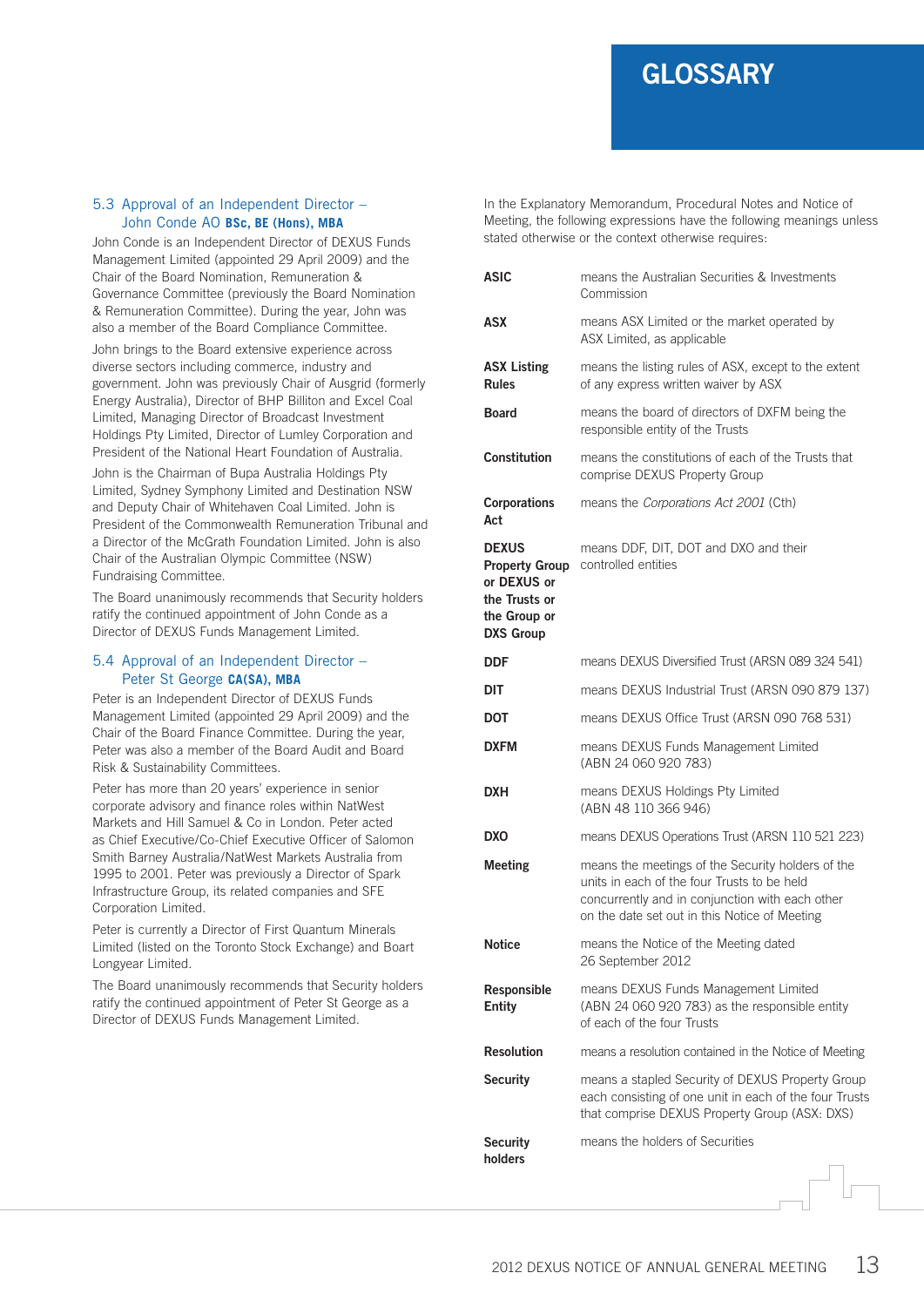# **ANNEXURE A**

# **Summary of the rules of the Transitional Plan, the STI Rights Plan and the LTI Rights Plan**

As set out in Sections 3 and 4 of the Explanatory Memorandum, the Board proposes to adopt three new employee incentive plans:

- (a) the DEXUS Transitional Performance Rights Plan ("**Transitional Plan**");
- (b) the DEXUS Short Term Incentive Performance Rights Plan ("**STI Rights Plan**"); and
- (c) the DEXUS Long Term Incentive Performance Rights Plan ("**LTI Rights Plan**"),

(together the "**Plans**" and each a "**Plan**").

The rules of each of the Plans set out the general terms of the Plan ("**Plan Rules**"). A grant of performance rights under any of the Plans is subject to both the rules of the Plan and the terms of the specific grant.

The rules of each of the Plans are identical other than in respect of the minimum holding period as described in the last paragraph of item 7 below.

The Board is responsible for administering the Plans in accordance with the Plan Rules and the terms and conditions of the specific grants to participants in the Plan. Each of the Plan Rules include the following provisions:

- 1 The Board may in its absolute discretion determine which eligible persons will be offered the opportunity to participate in the Plan.
- 2 An application to participate in the Plan will not be accepted if, at the time of the application the invitee:
	- 2.1 is not an employee of the Group;
	- 2.2 has given notice of his or her resignation to the Group; or
	- 2.3 has been given notice of termination of employment with the Group.
- 3 The Board may make the vesting of any performance rights granted under the Plan subject to the satisfaction of vesting or performance conditions.
- 4 Performance Rights granted under the Plan will be granted by DXH and represent a right against DXH to have a Security delivered to the performance right holder on vesting, subject to the terms and conditions of the grant including the Plan Rules.
- 5 Upon the Board determining that a performance right vests, which will ordinarily occur on the vesting date set out in the terms of the specific grant subject to the satisfaction of any applicable vesting conditions, the performance right immediately vests and DXH must procure the issue, transfer or allocation of a Security to the participant. Ordinarily, if the vesting conditions are not satisfied on the vesting date, the performance rights will lapse.
- 6 Subject to the terms of a Participant's invitation including whether the award is an award under the STI Rights Plan or the LTI Rights Plan, they may be entitled to receive benefits equivalent to the distributions paid on the Securities to which their performance rights relate through the issue of additional performance rights all of which will vest at the same time.
- 7 The Board may, in its discretion:
	- 7.1 bring forward the vesting of all or part of any unvested performance rights, including in circumstances such as the participant's death or cessation of employment, a takeover bid, change in control, reorganisation, winding up or delisting of DEXUS;
	- 7.2 clawback and automatically lapse of all or part of any unvested performance rights, including in circumstances such as the participant's cessation of employment, wilful breach of duty, conviction of a criminal offence or bankruptcy, or a change of control or reorganisation of DEXUS; or
	- 7.3 determine that the performance rights will not lapse or vest in the circumstances set out above but will remain outstanding as if the participant remained an employee;

however, the Board will not exercise its discretion to vest or lapse performance rights if the minimum holding period has not passed, other than in exceptional circumstances. The minimum holding period under the LTI Rights Plan is 12 months from the date of issue of the performance rights. Under the Transitional Plan and the STI Rights Plan, the minimum holding period is six months from the date of issue of the performance rights unless a restriction period applies (see item 12 below) in which case the minimum holding period is 12 months from the date of issue of the performance rights.

- 8 In addition to the circumstances described in item 7.2 above, the Board may also determine that any or all performance rights of a participant will be clawed back and will lapse if there has been a material misstatement of DEXUS's financial accounts as a consequence of a deliberate misrepresentation or fraud.
- 9 DXH may satisfy its obligation to deliver Securities to participants on vesting of their performance rights by procuring an issue of new Securities by DXFM or a transfer of Securities to the participant or alternatively by having an employee trust acquire Securities and allocate them to the participant.
- 10 A participant may not sell, assign, transfer or otherwise dispose of, or grant a security interest over, performance rights. Performance rights lapse immediately on any purported sale, assignment, transfer, dealing or grant of security interest unless the Board determines otherwise.
- 11 A participant is prohibited from entering into any arrangement to hedge or otherwise affect their economic exposure to their performance rights.
- 12 If a restriction period applies to Securities acquired on the vesting of performance rights, the Board may implement procedures to enforce the restrictions (including imposing a holding lock on the Securities).
- 13 In the event of any capital raising or reconstruction by DEXUS (including bonus issues, other pro rata issues or reorganisation), a participant's performance rights, and the Securities allocated to the participant on vesting of the performance rights, may be adjusted, as set out in the Plan Rules. In general, it is intended that the participant will not receive any advantage or disadvantage from such an adjustment not received by Security holders.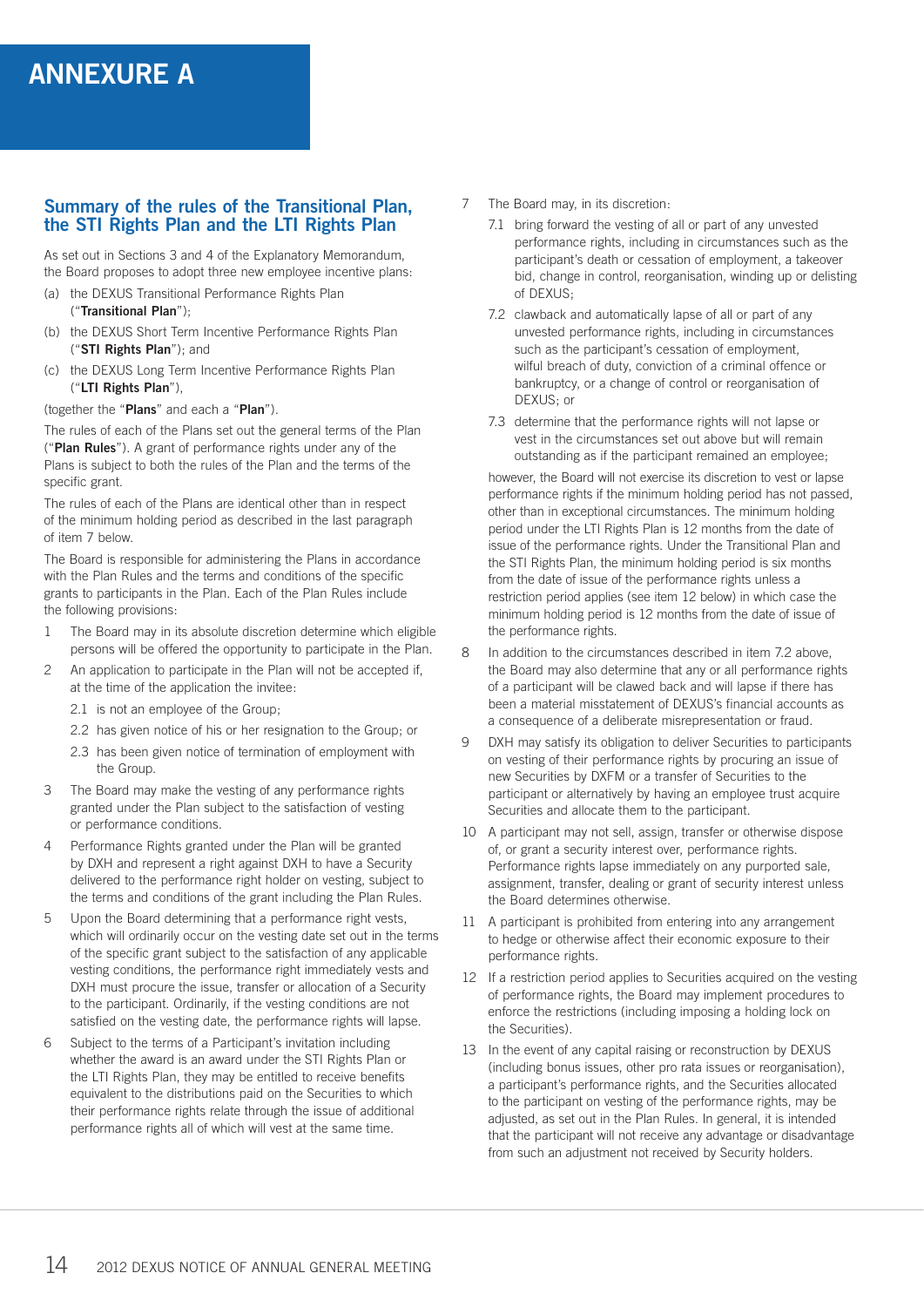# **QUESTIONS**

| Name    |  |  |  |
|---------|--|--|--|
| Address |  |  |  |
|         |  |  |  |
|         |  |  |  |

As a DEXUS Property Group Security holder, we invite you to submit questions relating to DEXUS Property Group or the business of the meeting prior to the 2012 Annual General Meeting.

Your questions can be directed toward the Chair, DEXUS Property Group's Auditor or the Chief Executive Officer. You will also have the opportunity to raise questions during the meeting. To submit questions, please complete this question form.

Questions must be received by DEXUS Property Group's security registrar, Link Market Services Limited by 2.00pm Wednesday, 31 October 2012 by:

- **n** posting it in the reply paid envelope provided; or
- posting it to Locked Bag A14, Sydney South NSW 1235; or
- faxing it to  $+61$  2 9287 0309.

We will endeavour to respond to as many questions as possible during the Annual General Meeting. We may address a number of questions together with one response; however there may not be sufficient time during the meeting to address all questions or topics. Please note individual responses will not be sent to Security holders.

# Question for the:

 $\Box$  Chair  $\Box$  Auditor  $\Box$  Chief Executive Officer

# Question for the:

 $\Box$  Chair  $\Box$  Auditor  $\Box$  Chief Executive Officer

# Question for the:

 $\Box$  Chair  $\Box$  Auditor  $\Box$  Chief Executive Officer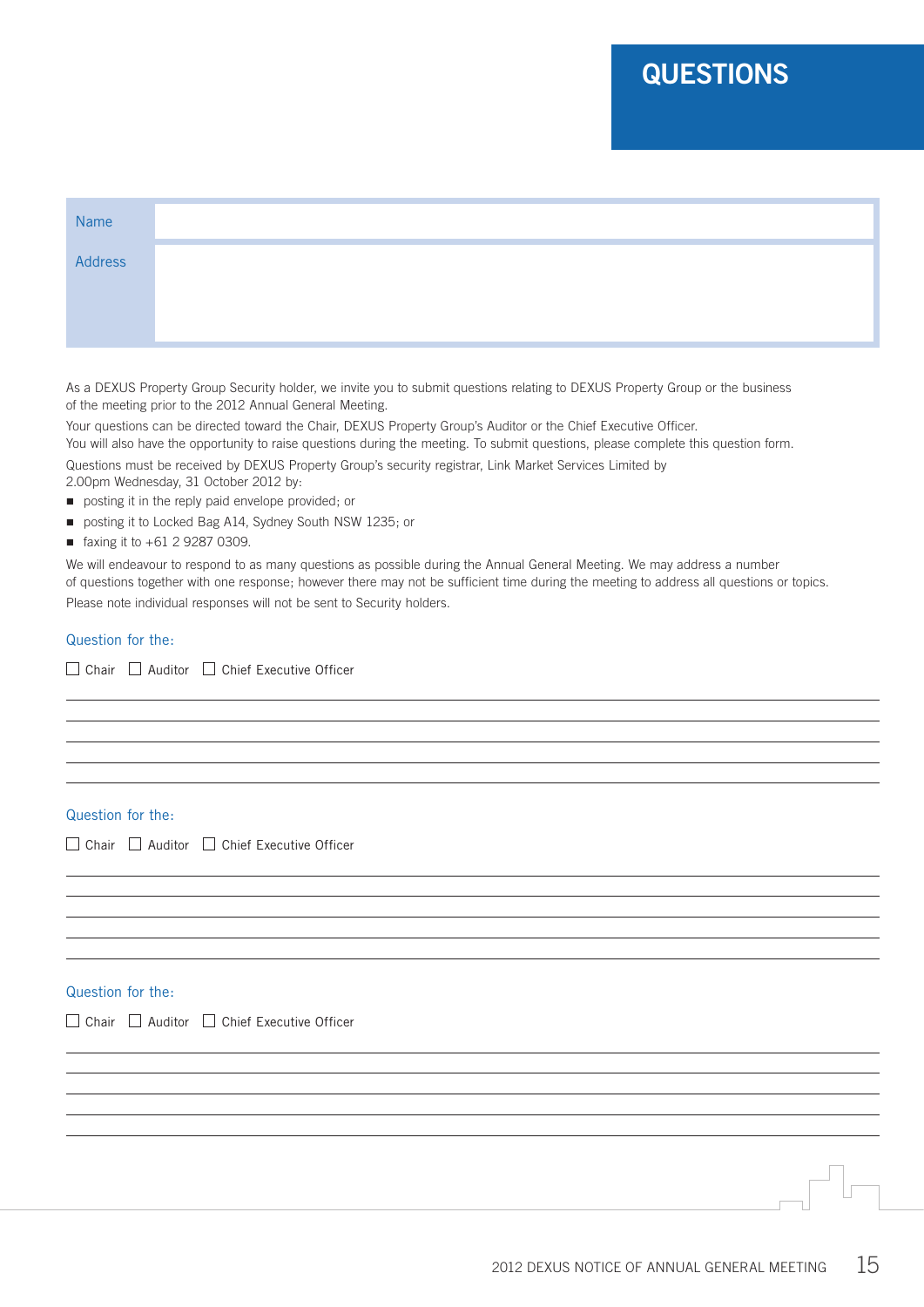# **DIRECTORY**

DEXUS Diversified Trust ARSN 089 324 541 DEXUS Industrial Trust ARSN 090 879 137 DEXUS Office Trust ARSN 090 768 531 DEXUS Operations Trust ARSN 110 521 223

# Responsible Entity

DEXUS Funds Management Limited ABN 24 060 920 783

# Registered office of Responsible Entity

Level 9, 343 George Street Sydney NSW 2000 PO Box R1822 Royal Exchange Sydney NSW 1225 Phone: +61 2 9017 1100 Fax: +61 2 9017 1101 Email: ir@dexus.com www.dexus.com

# DEXUS US office

Suite 110, 4000 Westerly Place Newport Beach CA 92660 Phone: +1 949 724 8886 Fax: +1 949 724 8887 Email: ir@dexus.com www.dexus.com/us

# Directors of the Responsible Entity

Christopher T Beare, Chair Elizabeth A Alexander AM Barry R Brownjohn John C Conde AO Tonianne Dwyer Stewart F Ewen OAM Richard Sheppard Darren Steinberg, CEO Peter B St George

#### Secretaries of the Responsible Entity

Tanya L Cox John C Easy

# Auditors

PricewaterhouseCoopers Chartered Accountants 201 Sussex Street Sydney NSW 2000

#### Investor enquiries

Infoline: 1800 819 675 or +61 2 8280 7126 Investor Relations: +61 2 9017 1330 Email: ir@dexus.com Website: www.dexus.com

# Security Registry

Link Market Services Limited Level 12, 680 George Street Sydney NSW 2000

Locked Bag A14 Sydney South NSW 1235

Registry Infoline: 1800 819 675 or +61 2 8280 7126 Fax: +61 2 9287 0303 Email: registrars@linkmarketservices.com.au Website: linkmarketservices.com.au

Monday to Friday between 8.30am and 5.30pm (Sydney time).

For enquiries regarding your holding please contact the Security Registry, or access your holding details via the Investor Login in the Investor Centre on our website www.dexus.com

Australian Stock Exchange ASX code: DXS

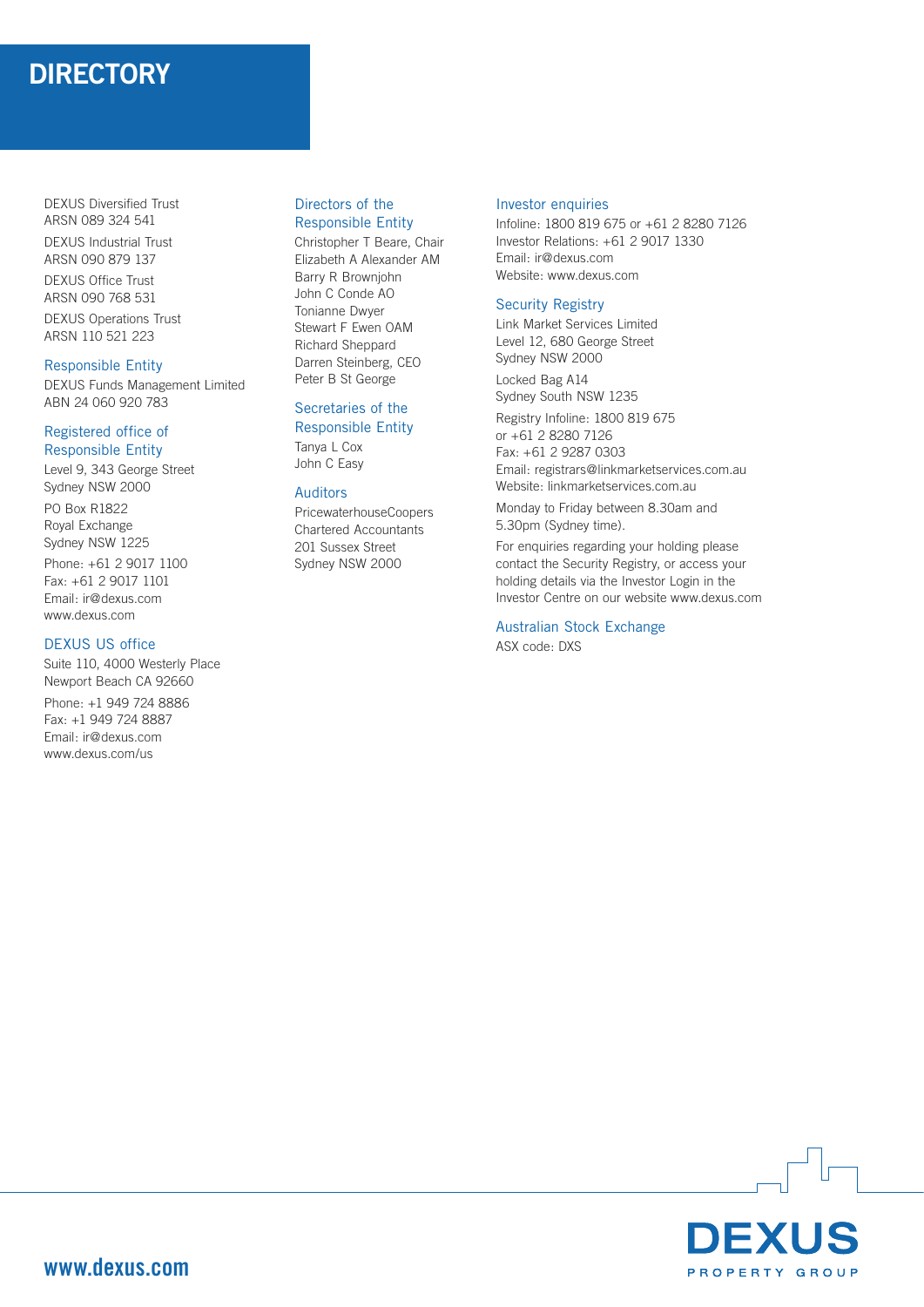|                                                                                                                                                                                                                                                                                                                                                                                                                                                                                                                                                                                                                                                                                                                                                                                                                                                                                                                                                                                                                                                                                                                                                                                                                                                          | <b>LODGE YOUR VOTE</b>                                                                                                                                               |  |  |  |
|----------------------------------------------------------------------------------------------------------------------------------------------------------------------------------------------------------------------------------------------------------------------------------------------------------------------------------------------------------------------------------------------------------------------------------------------------------------------------------------------------------------------------------------------------------------------------------------------------------------------------------------------------------------------------------------------------------------------------------------------------------------------------------------------------------------------------------------------------------------------------------------------------------------------------------------------------------------------------------------------------------------------------------------------------------------------------------------------------------------------------------------------------------------------------------------------------------------------------------------------------------|----------------------------------------------------------------------------------------------------------------------------------------------------------------------|--|--|--|
|                                                                                                                                                                                                                                                                                                                                                                                                                                                                                                                                                                                                                                                                                                                                                                                                                                                                                                                                                                                                                                                                                                                                                                                                                                                          | ONLINE<br>www.linkmarketservices.com.au                                                                                                                              |  |  |  |
| <b>DEXUS</b><br>PROPERTY GROUP                                                                                                                                                                                                                                                                                                                                                                                                                                                                                                                                                                                                                                                                                                                                                                                                                                                                                                                                                                                                                                                                                                                                                                                                                           | By mail:<br><b>图</b> By fax: +61 2 9287 0309<br><b>DEXUS Property Group</b><br>C/- Link Market Services Limited<br>Locked Bag A14<br>Sydney South NSW 1235 Australia |  |  |  |
| $\mathbf{C}$<br><b>DEXUS PROPERTY GROUP</b><br>ABN 24 060 920 783<br>AFS Licence No: 238163                                                                                                                                                                                                                                                                                                                                                                                                                                                                                                                                                                                                                                                                                                                                                                                                                                                                                                                                                                                                                                                                                                                                                              | Overseas: +61 2 8280 7126<br>All enquiries to: Telephone: 1800 819 675                                                                                               |  |  |  |
|                                                                                                                                                                                                                                                                                                                                                                                                                                                                                                                                                                                                                                                                                                                                                                                                                                                                                                                                                                                                                                                                                                                                                                                                                                                          |                                                                                                                                                                      |  |  |  |
|                                                                                                                                                                                                                                                                                                                                                                                                                                                                                                                                                                                                                                                                                                                                                                                                                                                                                                                                                                                                                                                                                                                                                                                                                                                          | <b>PROXY FORM</b>                                                                                                                                                    |  |  |  |
| I/We being a member(s) of DEXUS Property Group and entitled to attend and vote hereby appoint:<br>STEP <sub>1</sub>                                                                                                                                                                                                                                                                                                                                                                                                                                                                                                                                                                                                                                                                                                                                                                                                                                                                                                                                                                                                                                                                                                                                      | <b>APPOINT A PROXY</b>                                                                                                                                               |  |  |  |
| the Chairman<br>OR if you are NOT appointing the Chairman of the Meeting as your proxy,<br>please write the name of the person or body corporate (excluding the<br>of the Meeting<br>registered securityholder) you are appointing as your proxy. I/we appoint<br>(mark box)<br>the Chairman of the Meeting as an alternate proxy to the person named.<br>If no person/body corporate is named, the Chairman of the Meeting, is appointed as my/our proxy and to vote for me/us on my/our behalf<br>at the Annual General Meeting of the Group to be held at 2:00pm on Monday, 5 November 2012, at ASX Exchange Square, 20 Bridge<br>Street, Sydney NSW and at any adjournment or postponement of the meeting. I/we expressly authorise the Chairman of the Meeting to<br>exercise my/our proxy even if the resolution is connected directly or indirectly with the remuneration of a member of the key management<br>personnel. The Chairman of the Meeting intends to vote undirected proxies in favour of all Resolutions.<br>Proxies will only be valid and accepted by the Group if they are signed and received no later than 48 hours before the meeting.<br>Please read the voting instructions overleaf before marking any boxes with an $\chi$ |                                                                                                                                                                      |  |  |  |
| STEP 2                                                                                                                                                                                                                                                                                                                                                                                                                                                                                                                                                                                                                                                                                                                                                                                                                                                                                                                                                                                                                                                                                                                                                                                                                                                   | <b>VOTING DIRECTIONS</b>                                                                                                                                             |  |  |  |
| <b>Resolutions</b><br>Against Abstain*<br>For-                                                                                                                                                                                                                                                                                                                                                                                                                                                                                                                                                                                                                                                                                                                                                                                                                                                                                                                                                                                                                                                                                                                                                                                                           | <b>Resolutions</b><br>For<br>Against Abstain*                                                                                                                        |  |  |  |
| Adoption of Remuneration Report<br>1.                                                                                                                                                                                                                                                                                                                                                                                                                                                                                                                                                                                                                                                                                                                                                                                                                                                                                                                                                                                                                                                                                                                                                                                                                    | 5.1 Approval of an Independent Director<br>- Richard Sheppard                                                                                                        |  |  |  |
| <b>Spill Resolution</b><br>2.<br>Important Note: This Resolution will only<br>be put to the meeting if more than 25% of<br>votes validly cast on Resolution 1 are cast<br>against that Resolution                                                                                                                                                                                                                                                                                                                                                                                                                                                                                                                                                                                                                                                                                                                                                                                                                                                                                                                                                                                                                                                        | 5.2 Approval of an Independent Director<br>- Chris Beare                                                                                                             |  |  |  |
| 3.1 Approval of DEXUS Transitional Performance<br><b>Rights Plan</b>                                                                                                                                                                                                                                                                                                                                                                                                                                                                                                                                                                                                                                                                                                                                                                                                                                                                                                                                                                                                                                                                                                                                                                                     | 5.3 Approval of an Independent Director<br>- John Conde                                                                                                              |  |  |  |
| 3.2 Approval of DEXUS Short Term Incentive<br>Performance Rights Plan and DEXUS Long<br>Term Incentive Performance Rights Plan                                                                                                                                                                                                                                                                                                                                                                                                                                                                                                                                                                                                                                                                                                                                                                                                                                                                                                                                                                                                                                                                                                                           | 5.4 Approval of an Independent Director<br>- Peter St George                                                                                                         |  |  |  |
| Grant of Performance Rights to the Executive<br>4<br>Director under the Transitional Plan                                                                                                                                                                                                                                                                                                                                                                                                                                                                                                                                                                                                                                                                                                                                                                                                                                                                                                                                                                                                                                                                                                                                                                |                                                                                                                                                                      |  |  |  |
| * If you mark the Abstain box for a particular Resolution, you are directing your proxy not to vote on your behalf on a show of hands or<br>$  0 \rangle$<br>on a poll and your votes will not be counted in computing the required majority on a poll.<br>SIGNATURE OF SECURITYHOLDERS - THIS MUST BE COMPLETED<br>STEP <sub>3</sub>                                                                                                                                                                                                                                                                                                                                                                                                                                                                                                                                                                                                                                                                                                                                                                                                                                                                                                                    |                                                                                                                                                                      |  |  |  |
| Securityholder 1 (Individual)<br>Joint Securityholder 2 (Individual)                                                                                                                                                                                                                                                                                                                                                                                                                                                                                                                                                                                                                                                                                                                                                                                                                                                                                                                                                                                                                                                                                                                                                                                     | Joint Securityholder 3 (Individual)                                                                                                                                  |  |  |  |
|                                                                                                                                                                                                                                                                                                                                                                                                                                                                                                                                                                                                                                                                                                                                                                                                                                                                                                                                                                                                                                                                                                                                                                                                                                                          |                                                                                                                                                                      |  |  |  |

This form should be signed by the securityholder. If a joint holding, either securityholder may sign. If signed by the securityholder's attorney, the power of attorney must have been previously noted by the registry or a certified copy attached to this form. If executed by a company, the form must be executed in accordance with the Group's constitutions and the *Corporations Act 2001* (Cth). Sole Director and Sole Company Secretary Director/Company Secretary (Delete one) Director

\*DX PRX202\*DX PRX202\*DX PRX202\*DX

**THE REPORT OF A REAL PROPERTY AND A**